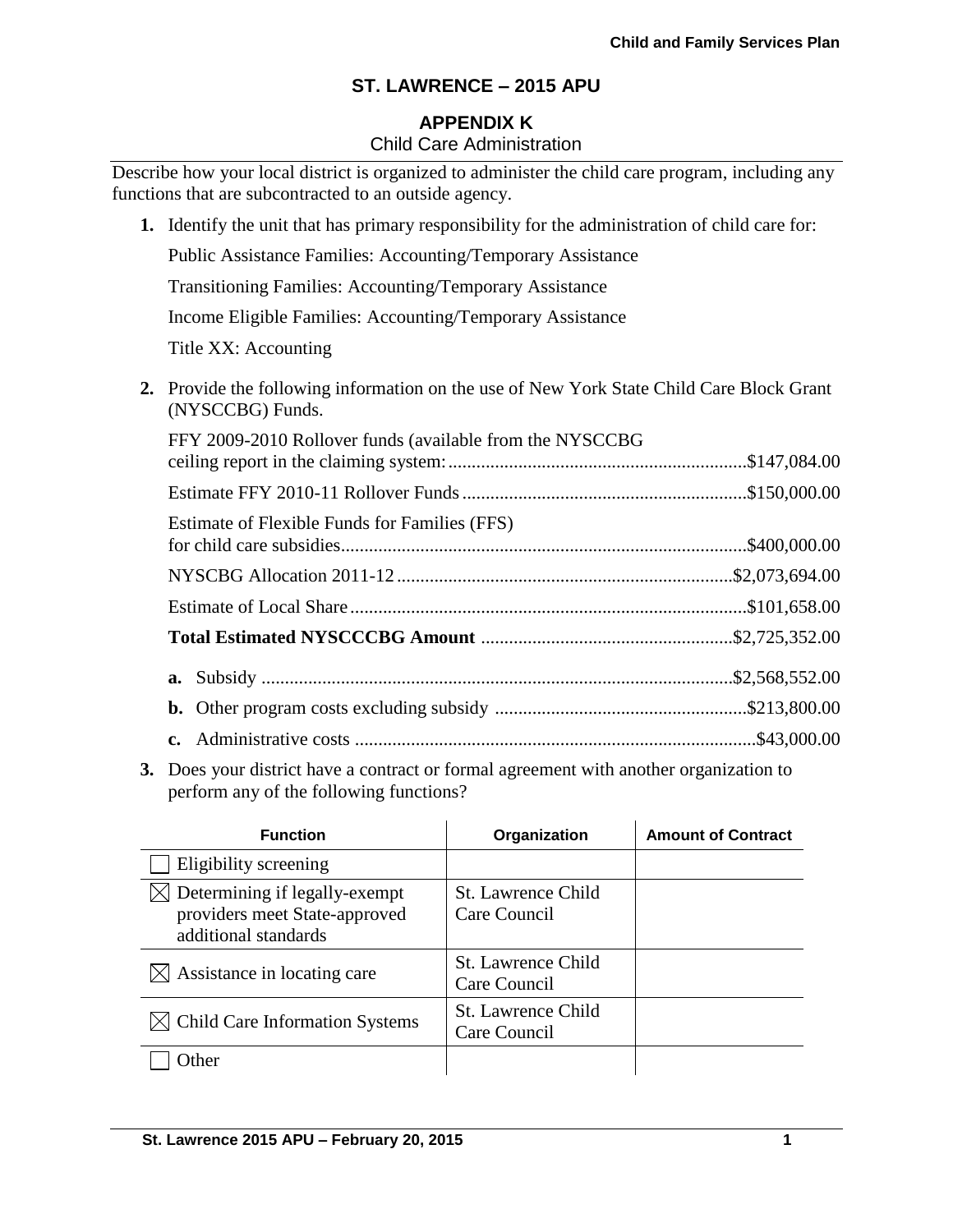## **APPENDIX L**

# Other Eligible Families if Funds are Available (Required)

Listed below are the optional categories of eligible families that your district can include as part of its County Plan. Select any categories your county wants to serve using the NYSCCBG funds and describe any limitations associated with the category.

| <b>Optional Categories</b>                                                                                                                                                                        | <b>Option</b>                     | <b>Limitations</b>                                                                                                   |
|---------------------------------------------------------------------------------------------------------------------------------------------------------------------------------------------------|-----------------------------------|----------------------------------------------------------------------------------------------------------------------|
| 1. Public Assistance (PA) families participating in an<br>approved activity in addition to their required<br>work activity.                                                                       | $\boxtimes$ Yes<br>$\neg$ No      |                                                                                                                      |
| 2. PA families or families with income up to 200% of<br>the State Income Standard when the caretaker is:                                                                                          |                                   |                                                                                                                      |
| a) participating in an approved substance abuse<br>treatment program                                                                                                                              | $\boxtimes$ Yes<br>$\Box$ No      | The emergency and need<br>for care must be reviewed<br>by the case<br>manager/supervisor.                            |
| b) homeless                                                                                                                                                                                       | $\boxtimes$ Yes<br>N <sub>o</sub> |                                                                                                                      |
| a victim of domestic violence<br>C)                                                                                                                                                               | $\times$ l Yes<br>N <sub>o</sub>  |                                                                                                                      |
| d) in an emergency situation of short duration                                                                                                                                                    | $\boxtimes$ Yes<br>N <sub>o</sub> |                                                                                                                      |
| 3. Families with an open child protective services<br>case when child care is needed to protect the child.                                                                                        | $\boxtimes$ Yes<br>N <sub>o</sub> |                                                                                                                      |
| 4. Families with income up to 200% of the State<br>Income Standard when child care services are<br>needed because the child's caretaker:                                                          |                                   |                                                                                                                      |
| a) is physically or mentally incapacitated                                                                                                                                                        | $\boxtimes$ Yes<br>$\Box$ No      | With proper<br>documentation and at the<br>discretion of the case<br>manager/supervisor up to<br>ten hours per week. |
| b) has family duties away from home                                                                                                                                                               | Yes<br>N <sub>o</sub>             | With proper<br>documentation and at the<br>discretion of the case<br>manager/supervisor up to<br>ten hours per week. |
| 5. Families with income up to 200% of the State<br>Income Standard when child care services are<br>needed for the child's caretaker to actively seek<br>employment for a period up to six months. | $\boxtimes$ Yes<br>$\exists$ No   |                                                                                                                      |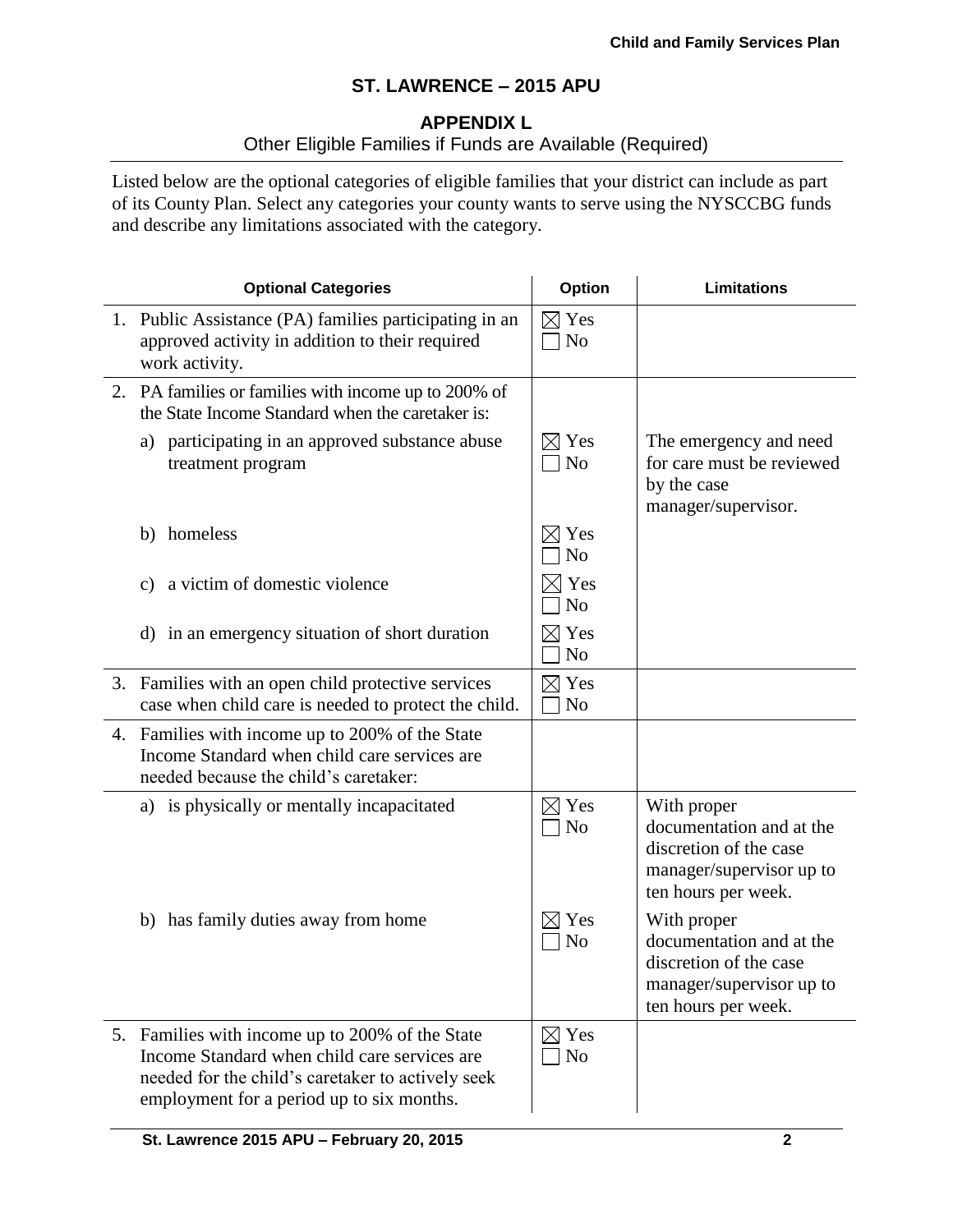|  |  | ST. LAWRENCE - 2015 APU |
|--|--|-------------------------|
|--|--|-------------------------|

|                                                                                                                                                                                | <b>Optional Categories</b>                                                                                                                                                                                                     | Option                              | <b>Limitations</b> |
|--------------------------------------------------------------------------------------------------------------------------------------------------------------------------------|--------------------------------------------------------------------------------------------------------------------------------------------------------------------------------------------------------------------------------|-------------------------------------|--------------------|
| 6. PA families where a sanctioned parent is<br>participating in unsubsidized employment, earning<br>wages at a level equal to or greater than the<br>minimum amount under law. |                                                                                                                                                                                                                                | $\boxtimes$ Yes<br>N <sub>o</sub>   |                    |
|                                                                                                                                                                                | 7. Families with income up to 200% of the State<br>Income Standard when child care services are<br>needed for the child's caretaker to participate in:                                                                         |                                     |                    |
| a)                                                                                                                                                                             | a public or private educational facility<br>providing a standard high school curriculum<br>offered by or approved by the local school<br>district                                                                              | $\boxtimes$ Yes<br>N <sub>o</sub>   |                    |
| b)                                                                                                                                                                             | an education program that prepares an<br>individual to obtain a NYS High School<br>equivalency diploma                                                                                                                         | Yes<br>$\times$ l<br>N <sub>o</sub> |                    |
| $\mathbf{c})$                                                                                                                                                                  | a program providing basic remedial education<br>in the areas of reading, writing, mathematics,<br>and oral communications for individuals<br>functioning below the ninth month of the<br>eighth grade level                    | $\boxtimes$ Yes<br>N <sub>o</sub>   |                    |
| d)                                                                                                                                                                             | a program providing literacy training designed<br>to help individuals improve their ability to read<br>and write                                                                                                               | $\boxtimes$ Yes<br>N <sub>o</sub>   |                    |
| e)                                                                                                                                                                             | English as a second language (ESL) instructional<br>program designed to develop skills in listening,<br>speaking, reading, and writing the English<br>language for individuals whose primary language<br>is other than English | $\boxtimes$ Yes<br>N <sub>o</sub>   |                    |
| f)                                                                                                                                                                             | a two-year full-time degree granting program<br>at a community college, a two-year college, or<br>an undergraduate college with a specific<br>vocational goal leading to an associate degree<br>or certificate of completion   | Yes<br>$\Box$ No                    |                    |
| g)                                                                                                                                                                             | a training program, which has a specific<br>occupational goal and is conducted by an<br>institution other than a college or university<br>that is licensed or approved by the State<br><b>Education Department</b>             | Yes<br>N <sub>o</sub>               |                    |
| h)                                                                                                                                                                             | a prevocational skill training program such as a<br>basic education and literacy training program                                                                                                                              | $\boxtimes$ Yes<br>N <sub>0</sub>   |                    |
| i)                                                                                                                                                                             | a demonstration project designed for<br>vocational training or other project approved<br>by the Department of Labor                                                                                                            | $\boxtimes$ Yes<br>N <sub>o</sub>   |                    |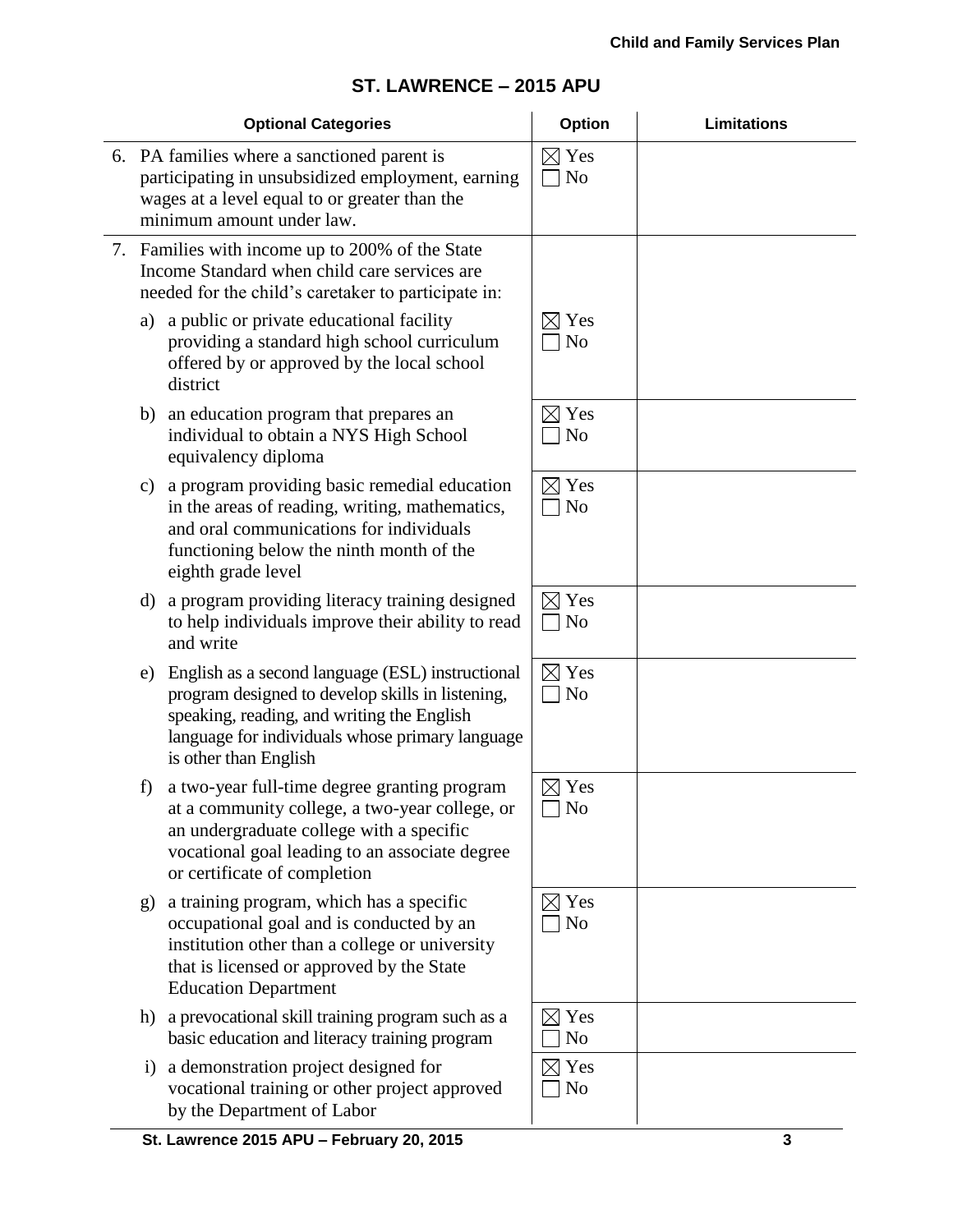| <b>Optional Categories</b>                                                                                                                                                                                                                                                                                                                                                                                                                                                                                                                                                                                                            | Option                            | <b>Limitations</b> |
|---------------------------------------------------------------------------------------------------------------------------------------------------------------------------------------------------------------------------------------------------------------------------------------------------------------------------------------------------------------------------------------------------------------------------------------------------------------------------------------------------------------------------------------------------------------------------------------------------------------------------------------|-----------------------------------|--------------------|
| Note: The parent/caretaker must complete the selected<br>programs listed under number seven within 30<br>consecutive calendar months. The parent/caretaker<br>cannot enroll in more than one program.                                                                                                                                                                                                                                                                                                                                                                                                                                 |                                   |                    |
| 8. PA recipients and low-income families with<br>incomes up to 200% of the State Income Standard<br>who are satisfactorily participating in a two-year<br>program other than one with a specific vocational<br>sequence (leading to an associate's degree or<br>certificate of completion and that is reasonably<br>expected to lead to an improvement in the<br>parent/caretaker's earning capacity) as long as the<br>parent(s) or caretaker is also working at least $17\frac{1}{2}$<br>hours per week. The parent/caretaker must<br>demonstrate his or her ability to successfully<br>complete the course of study.               | $\boxtimes$ Yes<br>7 No           |                    |
| 9. PA recipients and low-income families with<br>incomes up to 200% of the State Income Standard<br>who are satisfactorily participating in a two-year<br>college or university program (other than one with<br>a specific vocational sequence) leading to an<br>associate's degree or a certificate of completion<br>that is reasonably expected to lead to an<br>improvement in the parent/caretaker's earning<br>capacity as long as the parent $(s)$ or caretaker is<br>also working at least 17½ hours per week. The<br>parent/caretaker must demonstrate his or her<br>ability to successfully complete the course of<br>study. | $\boxtimes$ Yes<br>No             |                    |
| 10. PA recipients and low-income families with<br>incomes up to 200% of the State Income Standard<br>who are satisfactorily participating in a four-year<br>college or university program leading to a<br>bachelor's degree and that is reasonably expected<br>to lead to an improvement in the parent/caretaker's<br>earning capacity as long as the parent(s) or<br>caretaker is also working at least 17 <sup>1</sup> / <sub>2</sub> hours per<br>week. The parent/caretaker must demonstrate his<br>or her ability to successfully complete the course<br>of study.                                                               | $\boxtimes$ Yes<br>No             |                    |
| 11. Families with incomes up to the 200% of the State<br>Income Standard when child care services are<br>needed for the child's caretaker to participate in a<br>program to train workers in an employment field                                                                                                                                                                                                                                                                                                                                                                                                                      | $\boxtimes$ Yes<br>N <sub>o</sub> |                    |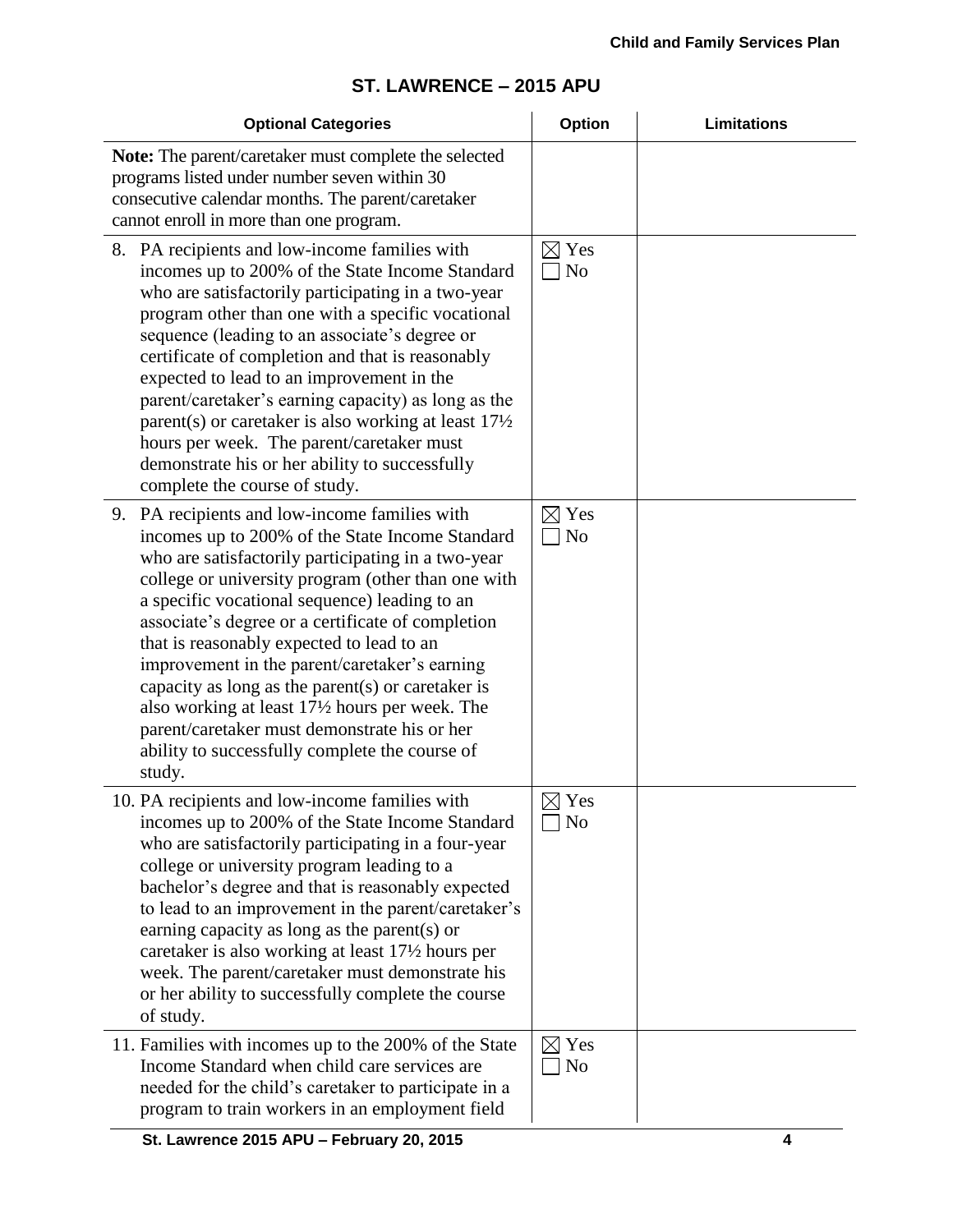| <b>Optional Categories</b>                                                                                                                                                                                                                                                                                                                                                    | <b>Option</b> | Limitations |
|-------------------------------------------------------------------------------------------------------------------------------------------------------------------------------------------------------------------------------------------------------------------------------------------------------------------------------------------------------------------------------|---------------|-------------|
| that currently is or is likely to be in demand in the<br>future, if the caretaker documents that he or she is<br>a dislocated worker and is currently registered in<br>such a program, provided that child care services<br>are only used for the portion of the day the<br>caretaker is able to document is directly related to<br>the caretaker engaging in such a program. |               |             |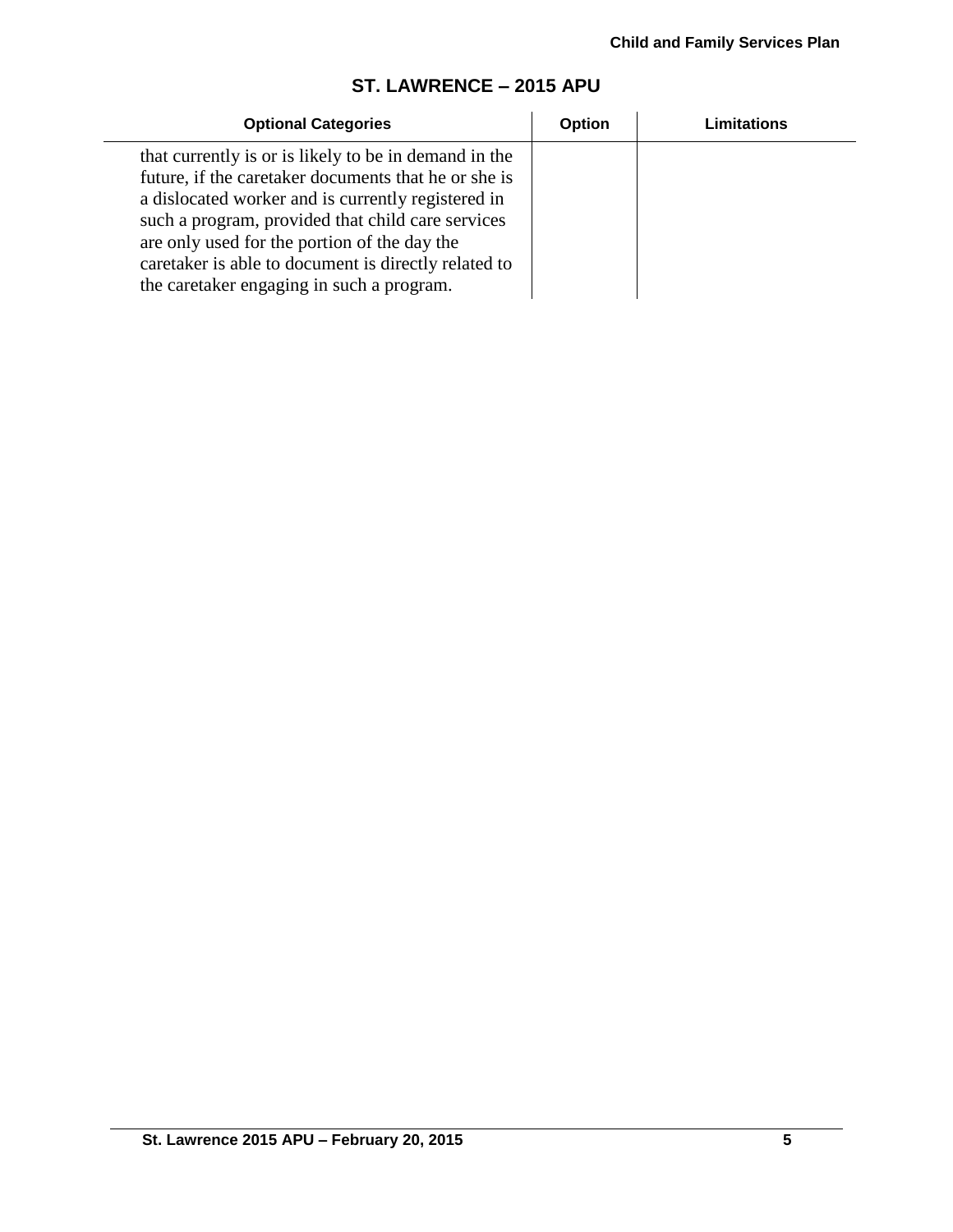## **APPENDIX M**

Reasonable Distance, Very Low Income, Family Share, Case Closing and Openings, Recertification Period, Fraud and Abuse Control Activities, Inspections (Required)

#### **Reasonable Distance**

Define "reasonable distance" based on community standards for determining accessible child care.

The following defines "reasonable distance": 20 miles

Describe any steps/consultations made to arrive at your definition: This amount represents an "average" distance for our geographical area. Consideration was given for time restrictions for travel time.

#### **Very Low Income**

Define "very low income" as it is used in determining priorities for child care benefits.

**"**Very Low Income" is defined as 200% of the State Income Standard.

#### **Family Share**

"Family share" is the weekly amount paid towards the costs of the child care services by the child's parent or caretaker. In establishing family share, your district must select a percentage from 10% to 35% to use in calculating the family share. The weekly family share of child care costs is calculated by applying the family share percentage against the amount of the family's annual gross income that is in excess of the State Income Standard divided by 52.

Family Share Percentage selected by the county 25%.

**Note:** The percentage selected here must match the percentage selected in Title XX Program Matrix in WMS.

#### **Case Closings**

The district must describe below how priority is given to federally mandated priorities and describe local priorities. If all NYSCCBG funds are committed, the district will discontinue funding to those families that have lower priorities in order to serve families with higher priorities. Describe below how districts will select cases to be closed in the event that there are insufficient or no funds available.

- **1.** Identification of local priorities in addition to the required federal priorities (select one).
	- The district has identified local priorities in addition to the required federal П. priorities (Complete Section 2)
	- The district has not identified local priorities in addition to the required federal ⊠ priorities (Complete Section 3).
- **2.** Describe how priority is given to federally mandated priorities and describe local priorities. If all NYSCCBG funds are committed, the district will discontinue funding to those families that have lower priorities in order to serve families with higher priorities. Describe in the space below how the district will select cases to be closed in the event that there are insufficient or no funds available.
	- **a.** The district will select cases to be closed based ONLY on income.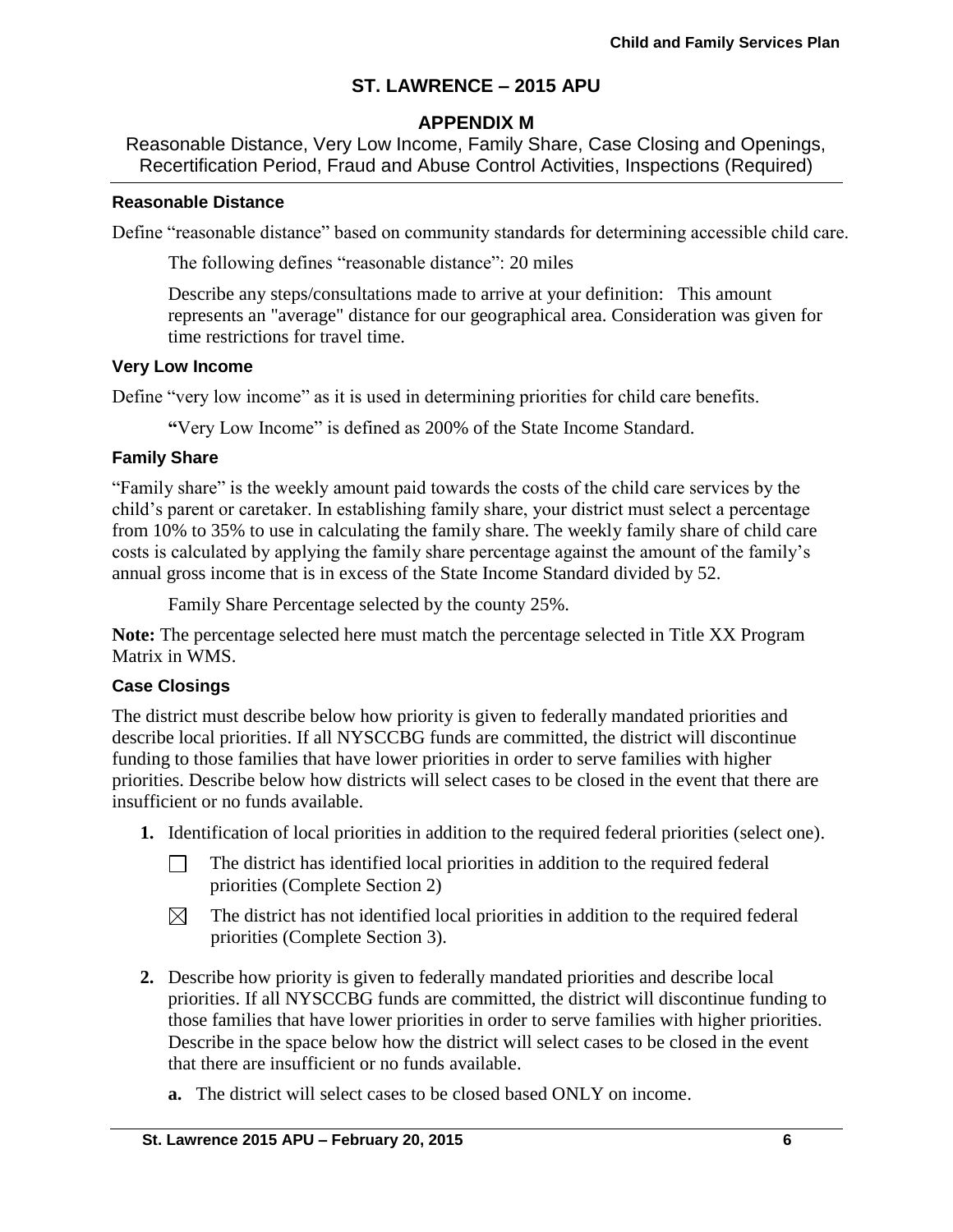|    |    | ST. LAWRENCE – 2015 APU                                                                                                                                                                                                                                                                                                                                                                                              |
|----|----|----------------------------------------------------------------------------------------------------------------------------------------------------------------------------------------------------------------------------------------------------------------------------------------------------------------------------------------------------------------------------------------------------------------------|
|    |    | No.                                                                                                                                                                                                                                                                                                                                                                                                                  |
|    |    | Yes. Check 1 or 2 below.                                                                                                                                                                                                                                                                                                                                                                                             |
|    |    | 1) $\Box$ The district will close cases from the highest income<br>to lowest income.                                                                                                                                                                                                                                                                                                                                 |
|    |    | $2)$ The district will close cases based on income bands. Describe the income<br>bands, beginning at 200% of the State Income Standard and ending at<br>100% of the State Income Standard:                                                                                                                                                                                                                           |
|    | b. | The district will select cases to be closed based ONLY on categories of families.<br>$\Box$ No.                                                                                                                                                                                                                                                                                                                      |
|    |    | Yes. List the categories in the order that they will be closed, including the<br>optional categories selected in Appendix L:                                                                                                                                                                                                                                                                                         |
|    | c. | The district will select cases to be closed based on a combination of income and<br>family category.                                                                                                                                                                                                                                                                                                                 |
|    |    | $\Box$ No.                                                                                                                                                                                                                                                                                                                                                                                                           |
|    |    | Yes. List the categories and income groupings in the order that they will be<br>closed:                                                                                                                                                                                                                                                                                                                              |
|    | d. | The district will select cases to be closed on a basis other than the options listed above.<br>$\Box$ No.                                                                                                                                                                                                                                                                                                            |
|    |    | Yes. Describe how the district will select cases to be closed in the event that there<br>are insufficient funds to maintain the district's current case load:                                                                                                                                                                                                                                                        |
|    | e. | The last cases to be closed will be those that fall under federal priorities. Identify how<br>your district will prioritize federal priorities. Cases that are ranked 1 will be closed last.                                                                                                                                                                                                                         |
|    |    | $\Box$ Rank 1<br>Rank 2<br>Very low income                                                                                                                                                                                                                                                                                                                                                                           |
|    |    | Families that have a child with special needs<br>$\Box$ Rank 1<br>Rank 2                                                                                                                                                                                                                                                                                                                                             |
| 3. |    | If all NYSCCBG funds are committed, case closings for families that are not eligible<br>under a child care guarantee and are not a federally mandated priority must be based on<br>the length of time in receipt of services. The length of time used to close cases may be<br>based either on the shortest or longest time the family has received child care services,<br>but must be consistent for all families. |
|    |    | <b>a.</b> Identify how the district will prioritize federal priorities. Cases that are ranked 1 will<br>be closed last.                                                                                                                                                                                                                                                                                              |
|    |    | Very low income<br>$\boxtimes$ Rank 1<br>Rank 2                                                                                                                                                                                                                                                                                                                                                                      |
|    |    | Families that have a child with special needs<br>$\boxtimes$ Rank 2<br>Rank 1                                                                                                                                                                                                                                                                                                                                        |

 **St. Lawrence 2015 APU – February 20, 2015 7**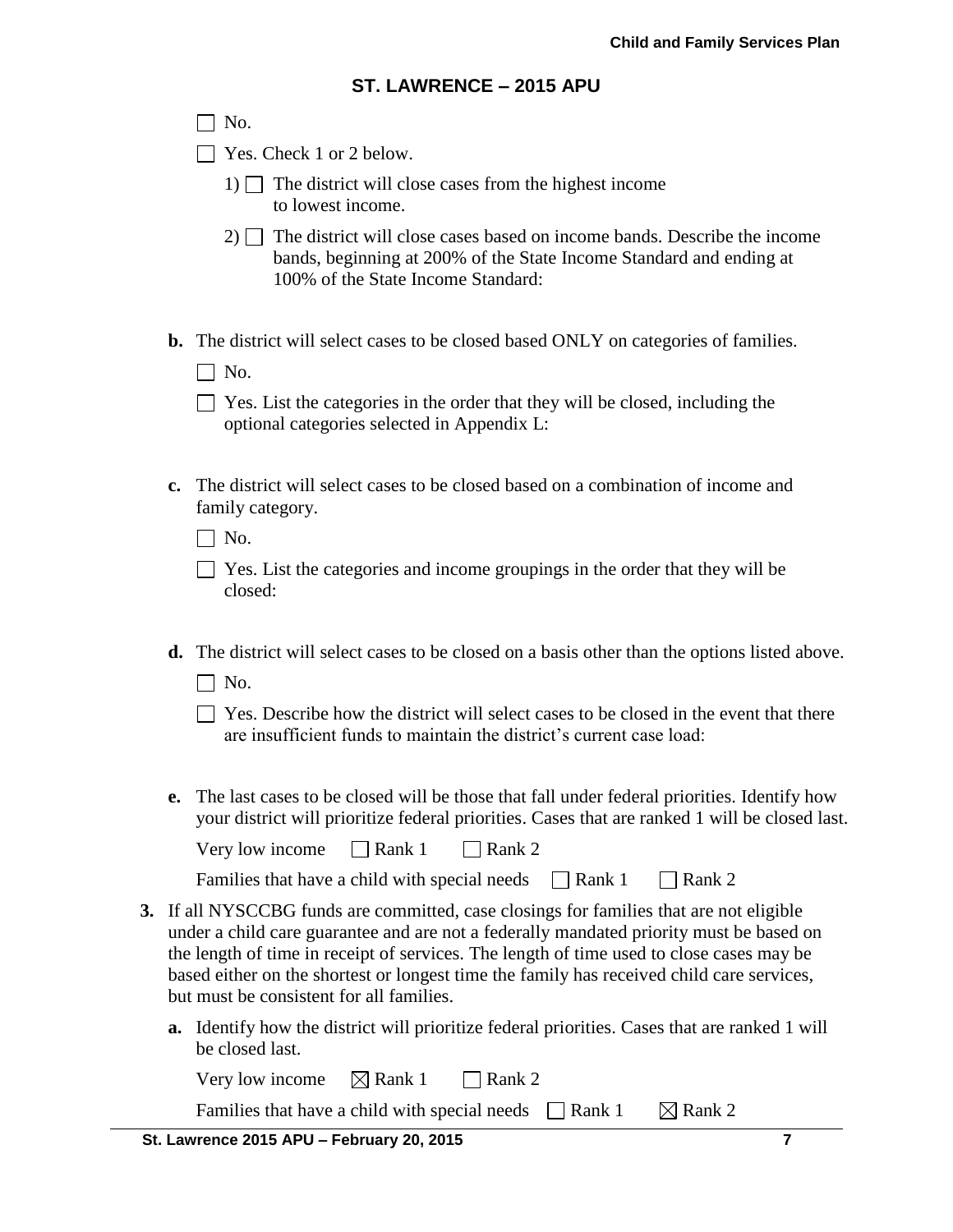**b.** The district will close cases based on the federal priorities and the amount of time the family has been receiving child care services.

 $\Box$  Shortest time receiving child care services

- $\boxtimes$  Longest time receiving child care services
- **4.** The district will establish a waiting list for families whose cases were closed because our county did not have sufficient funds to maintain our current caseload.

 $\boxtimes$  No.

Yes. Describe how these cases will be selected to be reopened if funds become available:

#### **Case Openings**

Describe below how priority is given to federally mandated priorities and how the district will select cases to be opened in the event that insufficient funds are available.

**1.** The first cases to be opened will be those that fall under the federal priorities.

Identify how your district will prioritize federal priorities. Cases that are ranked 1 will be opened first.

Very low income  $\boxtimes$  Rank 1  $\Box$  Rank 2

Families that have a child with special needs  $\Box$  Rank 1  $\Box$  Rank 2

- **2.** The district will select cases to be opened based ONLY on income.
	- $\Box$  No.
	- $\boxtimes$  Yes. Check 1 or 2 below.
		- 1)  $\boxtimes$  The district will open cases from the lowest income to highest income.
		- $2)$  The district will open cases based on income bands. Describe the income bands, beginning at 200% of the State Income Standard and ending at 100% of the State Income Standard:
- **3.** The district will select cases to be opened based ONLY on category.

 $\boxtimes$  No.

| $\Box$ Yes. List the categories in the order that they will be opened, including the optional |  |  |
|-----------------------------------------------------------------------------------------------|--|--|
| categories selected in Appendix L:                                                            |  |  |

**4.** The district will select cases to be opened based on a combination of income and category of family.

 $\boxtimes$  No.

 $\Box$  Yes. List the categories and income groupings in the order that they will be opened: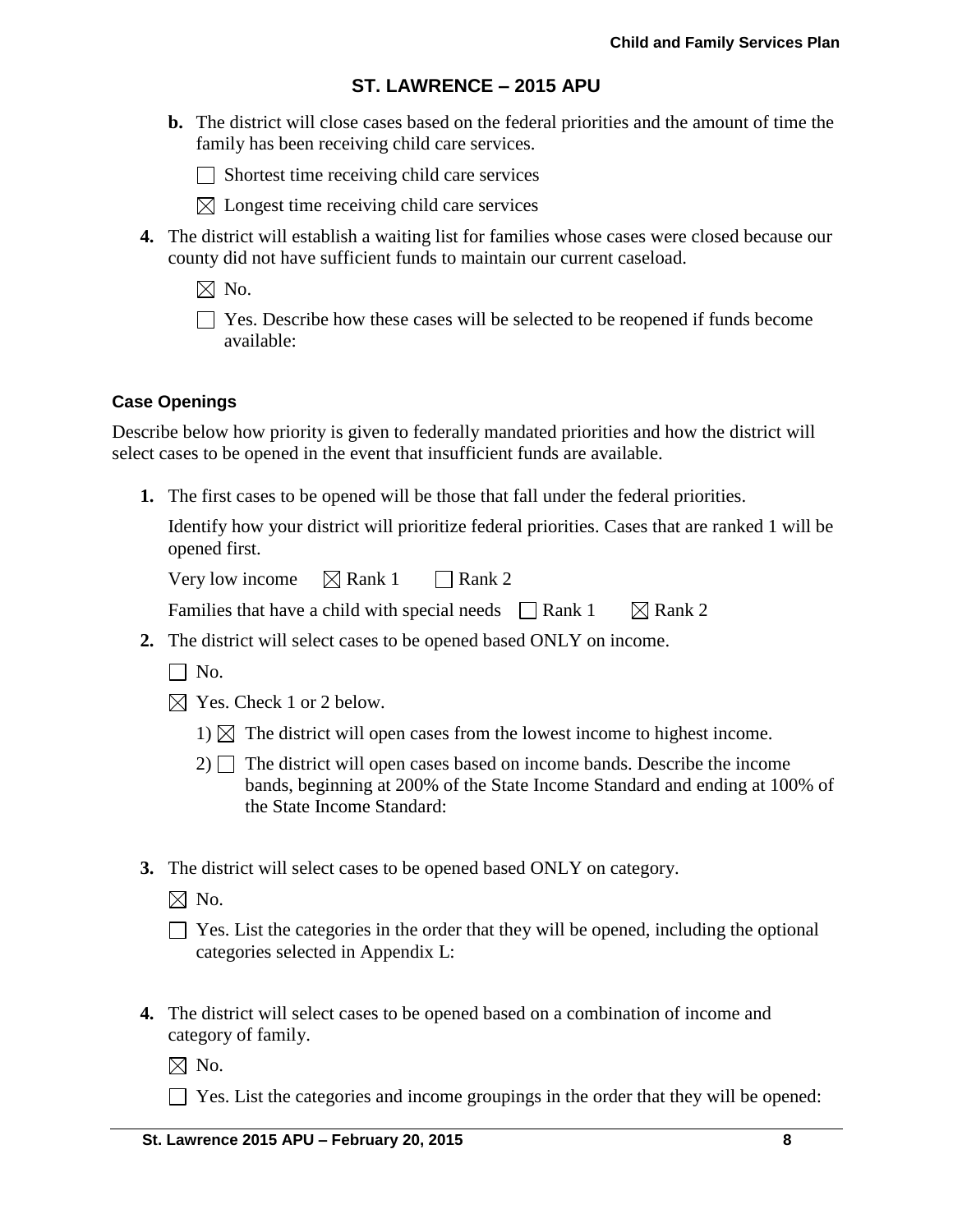**5.** The district selects cases to be opened on a basis other than the options listed above.

 $\boxtimes$  No.

- $\Box$  Yes. Describe how the district will select cases to be opened in the event that there are not sufficient funds to open all eligible families:
- **6.** The district will establish a waiting list when there are not sufficient funds to open all eligible cases.

 $\Box$  No.

 $\boxtimes$  Yes. Describe how these cases will be selected to be opened when funds become available:

## **Cases will be selected from lowest income to highest income.**

The district's recertification period is every  $\boxtimes$  six months  $\Box$  twelve months

## **Fraud and Abuse Control Activities**

Describe below the criteria the district will use to determine which child care subsidy applications suggest a higher than acceptable risk for fraudulent or erroneous child care subsidy payment in addition to procedures for referring such applications to the district's front-end detection system.

## **The district will use the FEDS Plan completed by Liz Thomas of the Fraud Unit.**

## **FEDS Indicators:**

- **1) Application is inconsistent with prior case information**
- **2) Prior history of denial, case closing or overpayment resulting from an investigation**
- **3) Landlord does not verify household composition or provides information inconsistent with application**
- **4) No absent parent information or information is inconsistent with application**
- **5) Child Care Provider lives in the same household as child**
- **6) Self-employment or paid off the books or odd jobs for cash.**

Describe the sampling methodology used to determine which cases will require verification of an applicant's or recipient's continued need for child care, including, as applicable, verification of participation in employment, education, or other required activities.

#### **St. Lawrence County has a 6-month recertification process and looks at 100% of the low income cases and verifies the continued need for child care by obtaining pay stubs, statements from employers, and school schedules.**

Describe the sampling methodology used to determine which providers of subsidized child care services will be reviewed for the purpose of comparing the child care provider's attendance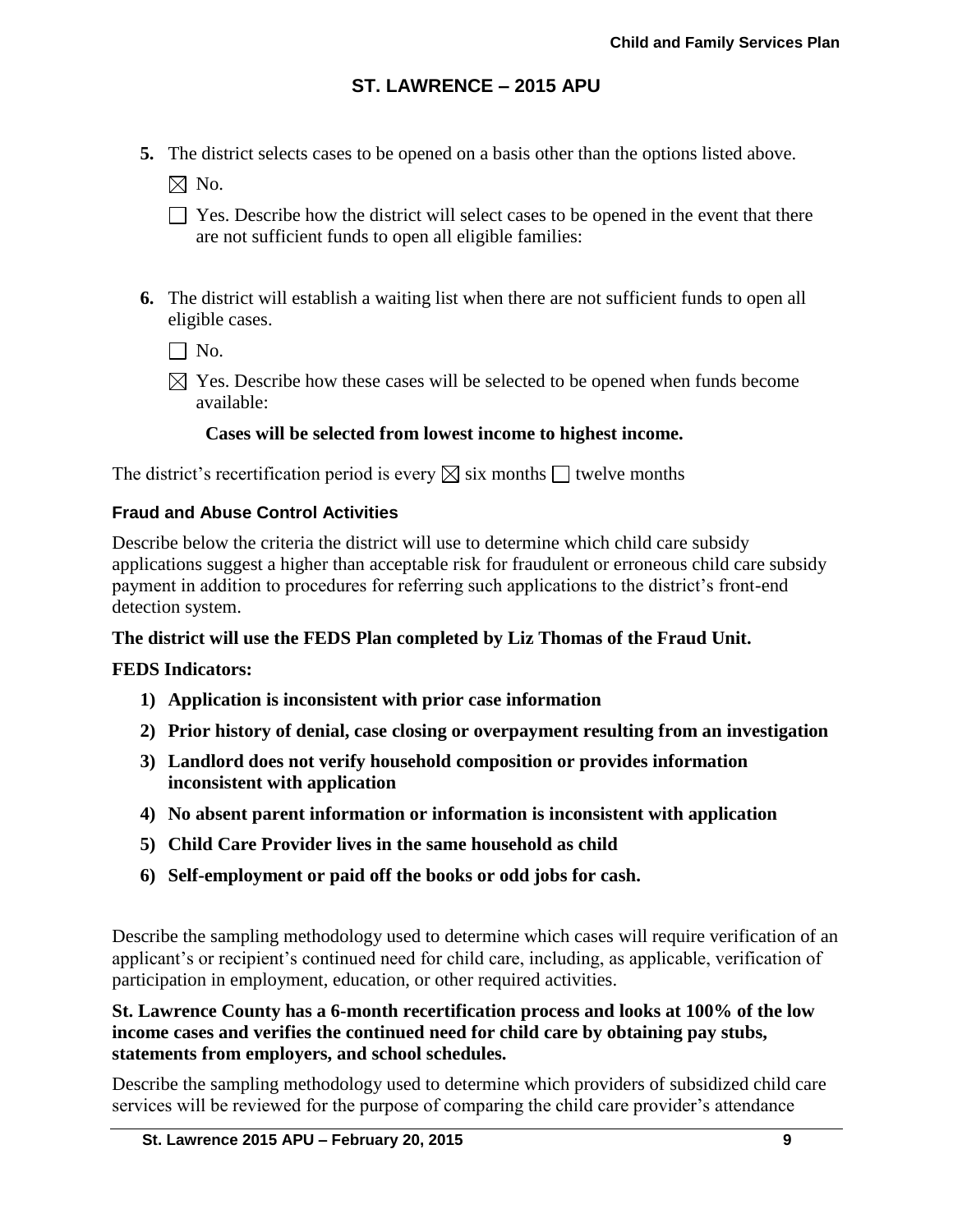forms for children receiving subsidized child care services with any Child and Adult Care Food Program inspection forms to verify that child care was actually provided on the days listed on the attendance forms.

**St. Lawrence County has child care providers that participate in CACFP (the actual number fluctuates as new providers participate and others leave CACFP). The Child Care Council has agreed to randomly select 4 providers per month; if the provider has previously been selected or does not care for subsidized children they will not be included in the sample. The Child Care Council will determine the last time a CACFP inspection was completed and the subsidized children seen at that inspection. The subsidized children's name will be compared with the subsidy attendance forms submitted by the provider, to the district, to verify that child care was actually provided on the days listed on the attendance forms. The council will give the results to the district. The district will follow up with any inconsistencies.**

#### **Inspections of Child Care Provider Records and Premises**

The district may choose to make announced or unannounced inspections of the records and premises of a provider/program that provides child care for subsidized children for the purpose of determining whether the child care provider is in compliance with applicable laws and regulations and any additional requirements imposed on such a provider by the social services district Per 18 NYCRR 415.4(h) (3). Does the district choose to make inspections of such child care providers/programs?

 $\boxtimes$  No.

 $\Box$  Yes. Provide the details of your inspections plan below.

A. The following *types* of subsidized child care providers/programs are subject to this requirement:

Legally-Exempt Child Care

In-Home; Family Child Care;

Group programs not operating under the auspices of another government agency

Group programs operating under the auspices of another government agency

Licensed or Registered

| Family Day Care; | Registered School Age Child Care |
|------------------|----------------------------------|
|------------------|----------------------------------|

| Group Family Day Care; Day Care Centers; Small Day Care |  |  |
|---------------------------------------------------------|--|--|
| Centers;                                                |  |  |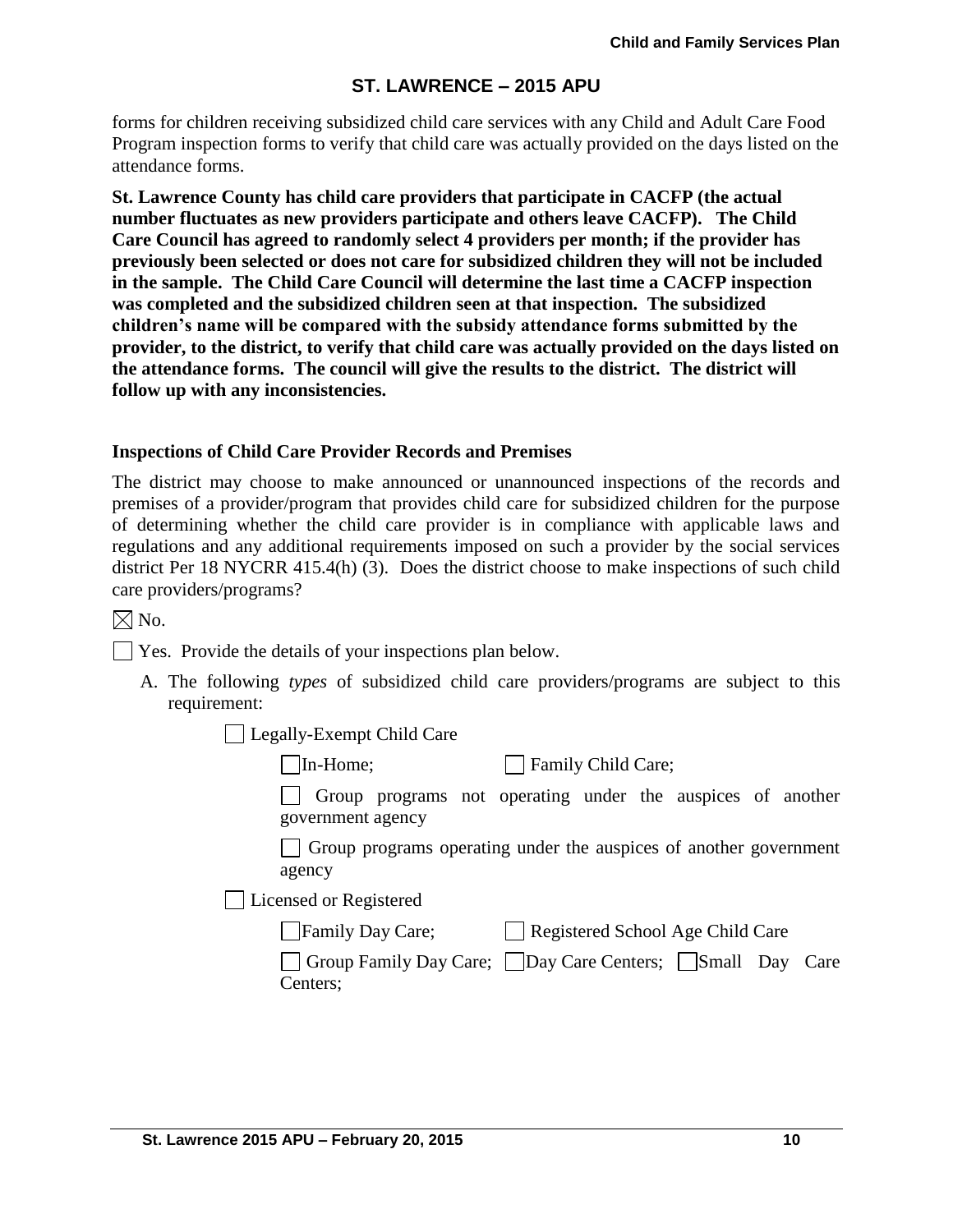# B. The district  $\Box$  does  $\overline{OR} \Box$  does not:

Reserve the right to make inspections *PRIOR to subsidized children receiving care* in a **home** where the inspection is for the purpose of determining whether the child care provider is in compliance with applicable laws and regulations and any additional requirements imposed on such a provider by the social services district.

C. The district will report violations of regulations as follows:

- Violations by a licensed or registered child care provider will be reported to the applicable Office of Children and Families (OCFS) Regional Office.
- Violations by an enrolled or enrolling legally-exempt child care provider will be reported to the applicable Enrollment Agency.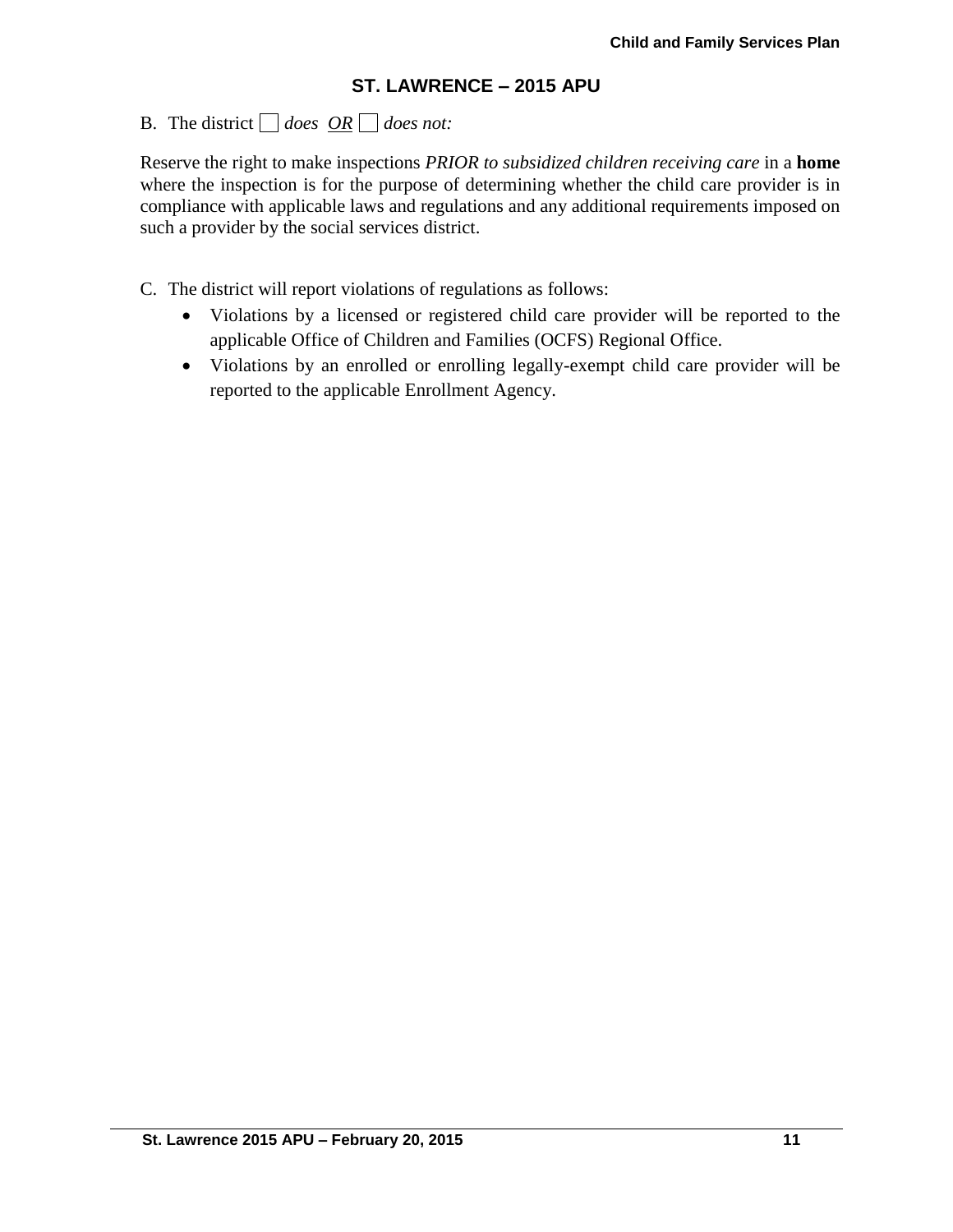## **APPENDIX N** District Options (Required)

Districts have some flexibility to administer their child care subsidy programs to meet local needs. Check which options that your district wishes to include in your county plan. Complete the attached appendices for any area(s) checked.

- **1.** The district has chosen to establish funding set-asides for NYSCCBG (complete) Appendix O).
- **2.**  $\Box$  The district is using Title XX funds for the provision of child care services (complete Appendix P).
- **3.**  $\Box$  The district has chosen to establish additional local standards for child care providers (complete Appendix Q).
- **4.**  $\boxtimes$  The district has chosen to make payments to child care providers for absences (complete Appendix R).
- **5.**  $\Box$  The district has chosen to make payments to child care providers for program closures (complete Appendix S).
- **6.**  $\Box$  The district has chosen to pay for transportation to and from a child care provider (complete Appendix T).
- **7.**  $\Box$  The district has chosen to pay up to 15% higher than the applicable market rates for regulated child care services that have been accredited by a nationally recognized child care organization (complete Appendix T).
- **8.**  $\Box$  The district has chosen to pay up to 15% higher than the applicable market rates for non-traditional hours (complete Appendix T).
- **9.** The district has chosen to pay up to 75% of the enhanced market rate for legallyexempt family and in-home child care providers who have completed 10 hours of training, which has been verified by the Legally-Exempt Caregiver Enrollment Agency (complete Appendix T).
- **10.**  $\boxtimes$  The district has chosen to pay for child care services while a caretaker who works the second or third shift sleeps (complete Appendix T).
- **11.**  $\boxtimes$  The district has chosen to make payments to child care providers who provide child care services, which exceed 24 consecutive hours (complete Appendix U).
- **12.**  $\boxtimes$  The district has chosen to include 18-, 19- or 20-year-olds in the Child Care Services Unit (complete Appendix U)
- 13. The district is seeking a waiver from one or more regulatory provisions. Such waivers are limited to those regulatory standards that are not specifically included in law (complete Appendix U).
- **14.** The district has chosen to pay for breaks in activity for low income families (non public assistance families). Complete Appendix U.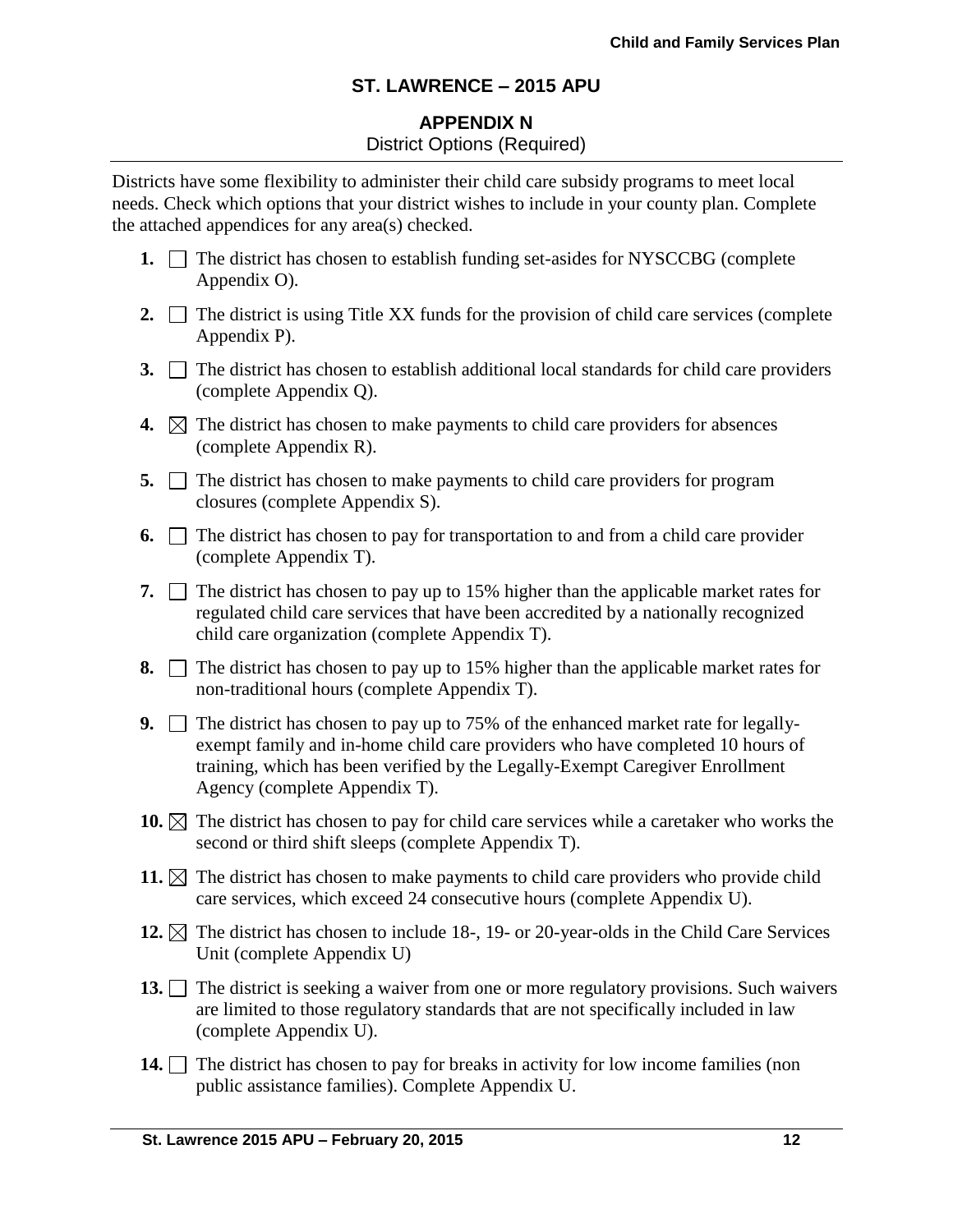**15.**  $\boxtimes$  The district has chosen to use local equivalent forms such as, but not limited to, child care application, client notification, and/or enrollment forms (attach copies of the local equivalent forms your district uses).

*Any previous approvals for local equivalent forms will not be carried forward into this county plan. Therefore, any local equivalent forms a district wishes to establish or renew must be included in this plan and will be subject to review and approval by OCFS.*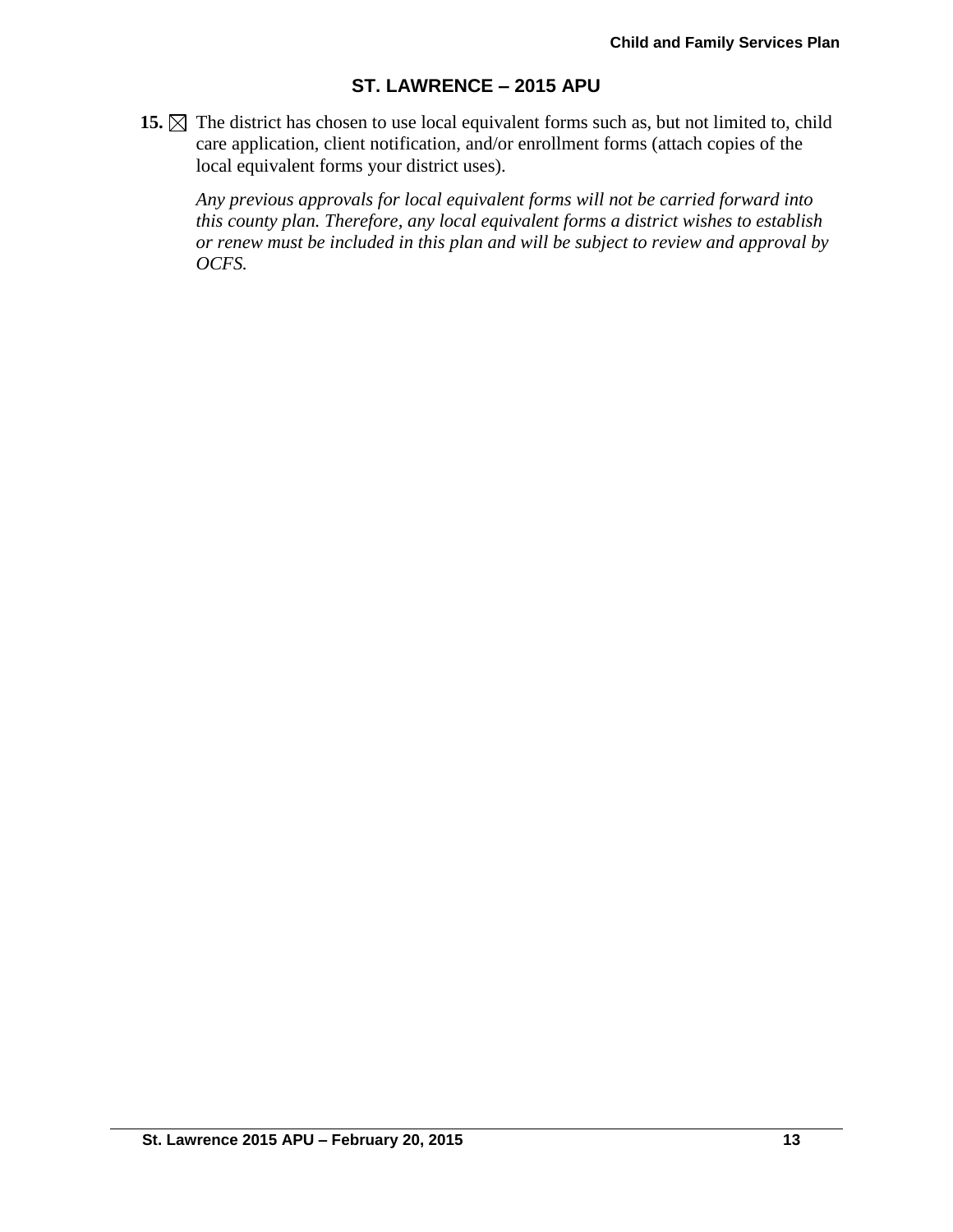#### **APPENDIX O**

Funding Set-Asides (Optional)

#### **Total NYSCCBG Block Grant Amount, Including Local Funds**

| Category:               |  |
|-------------------------|--|
| Category:               |  |
| Category:               |  |
| Category:               |  |
| Category:               |  |
| Category:               |  |
| Category:               |  |
| <b>Total Set-Asides</b> |  |

Describe for each category the rationale behind specific set-aside amounts from the NYSCCBG (e.g., estimated number of children).

Category:

Description:

Category:

Description:

Category:

Description:

Category:

Description:

The following amounts are set aside for specific priorities from the Title XX block grant:

| Category: |  |
|-----------|--|
| Category: |  |
| Category: |  |

Describe for each category the rationale behind specific amounts set aside from of the Title XX block grant (e.g., estimated number of children).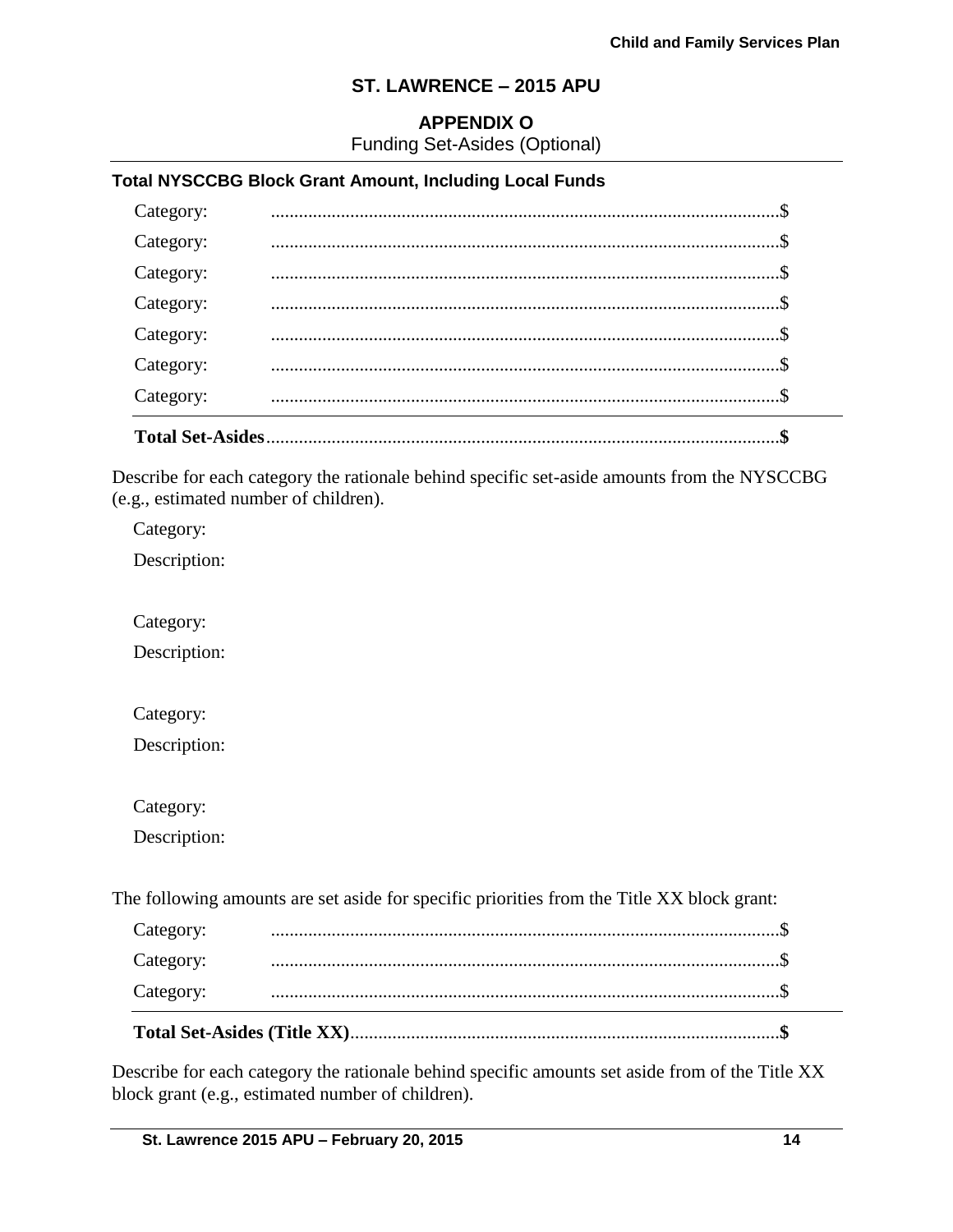Category:

Description:

Category:

Description:

Category:

Description:

Category:

Description: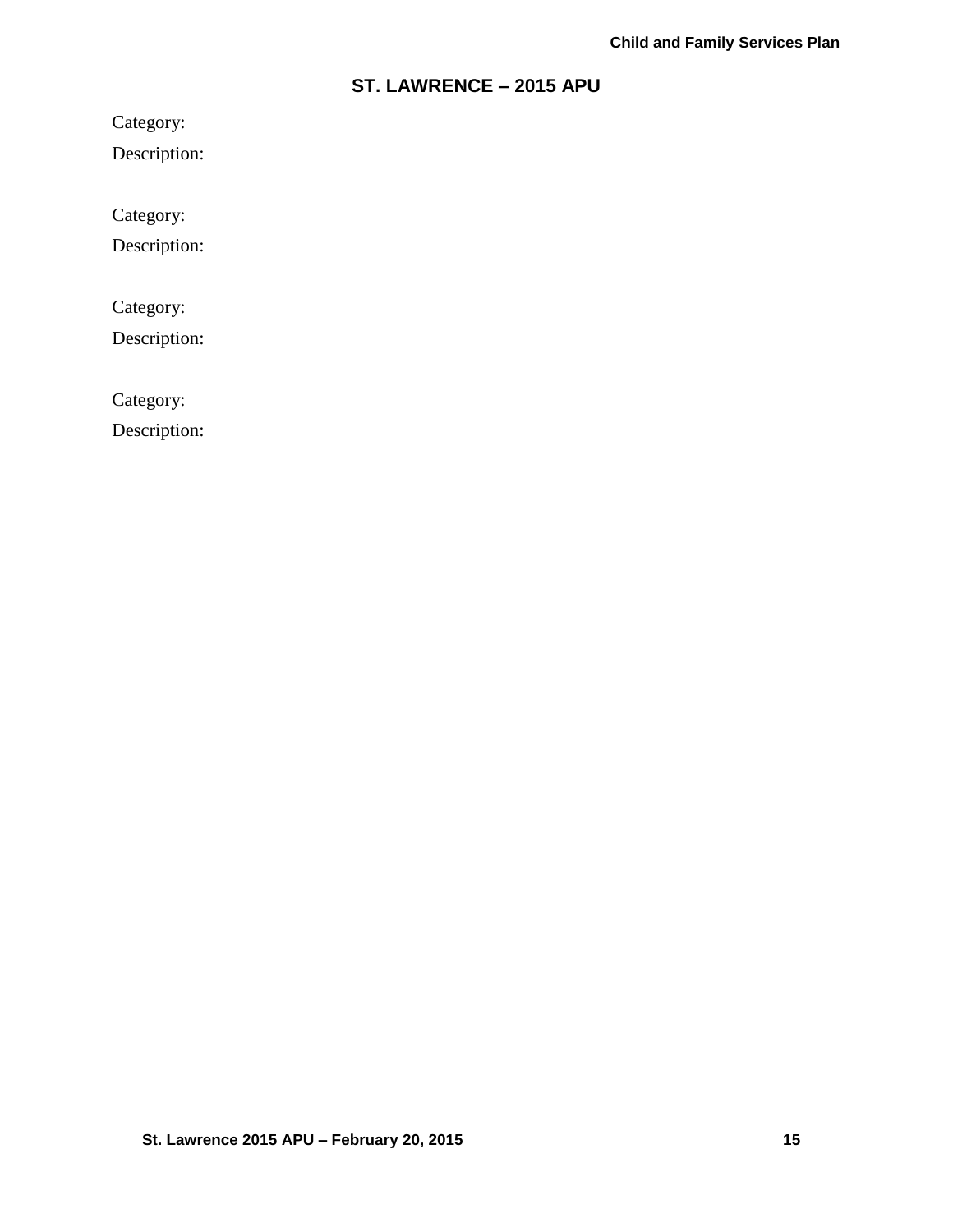# **APPENDIX P** Title XX Child Care (Optional)

| Indicate the financial eligibility limits (percentage of State Income Standard) your district will<br>apply based on family size. Maximum reimbursable limits are 275% for a family of one or two,<br>255% for a family of three, and 225% for a family of four or more. Districts that are utilizing<br>Title XX funds only for child protective and/or preventive child care services must not enter<br>financial eligibility limits as these services are offered without regard to income. |  |
|------------------------------------------------------------------------------------------------------------------------------------------------------------------------------------------------------------------------------------------------------------------------------------------------------------------------------------------------------------------------------------------------------------------------------------------------------------------------------------------------|--|
| Family Size: (2)<br>$\%$<br>(3)<br>$\%$<br>(4)<br>$\%$                                                                                                                                                                                                                                                                                                                                                                                                                                         |  |
| Programmatic Eligibility for Income Eligible Families (Check all that apply.)                                                                                                                                                                                                                                                                                                                                                                                                                  |  |
| Title XX:<br>education/training<br>employment                                                                                                                                                                                                                                                                                                                                                                                                                                                  |  |
| seeking employment<br>$\Box$<br>illness/incapacity                                                                                                                                                                                                                                                                                                                                                                                                                                             |  |
| homelessness<br>domestic violence<br>$\mathcal{L}^{\text{max}}_{\text{max}}$                                                                                                                                                                                                                                                                                                                                                                                                                   |  |
| emergency situation of short duration                                                                                                                                                                                                                                                                                                                                                                                                                                                          |  |
| participating in an approved substance abuse treatment program                                                                                                                                                                                                                                                                                                                                                                                                                                 |  |
| Does the district apply any limitations to the programmatic eligibility criteria?                                                                                                                                                                                                                                                                                                                                                                                                              |  |
| $\Box$ No<br>$\Box$ Yes                                                                                                                                                                                                                                                                                                                                                                                                                                                                        |  |
| (See Technical Assistance #1 for information on limiting eligibility.)                                                                                                                                                                                                                                                                                                                                                                                                                         |  |
| If yes, describe eligibility criteria:                                                                                                                                                                                                                                                                                                                                                                                                                                                         |  |
| Does the district prioritize certain eligible families for Title XX funding?                                                                                                                                                                                                                                                                                                                                                                                                                   |  |
| $\exists$ Yes<br>No                                                                                                                                                                                                                                                                                                                                                                                                                                                                            |  |
| If yes, describe which families will receive priority:                                                                                                                                                                                                                                                                                                                                                                                                                                         |  |
| Does the district use Title XX funds for child care for open child protective services cases?                                                                                                                                                                                                                                                                                                                                                                                                  |  |
| $\neg$ No<br>$\exists$ Yes                                                                                                                                                                                                                                                                                                                                                                                                                                                                     |  |
| Does the district use Title XX funds for child care for open child preventive services cases?                                                                                                                                                                                                                                                                                                                                                                                                  |  |
| Yes<br>N <sub>o</sub>                                                                                                                                                                                                                                                                                                                                                                                                                                                                          |  |
|                                                                                                                                                                                                                                                                                                                                                                                                                                                                                                |  |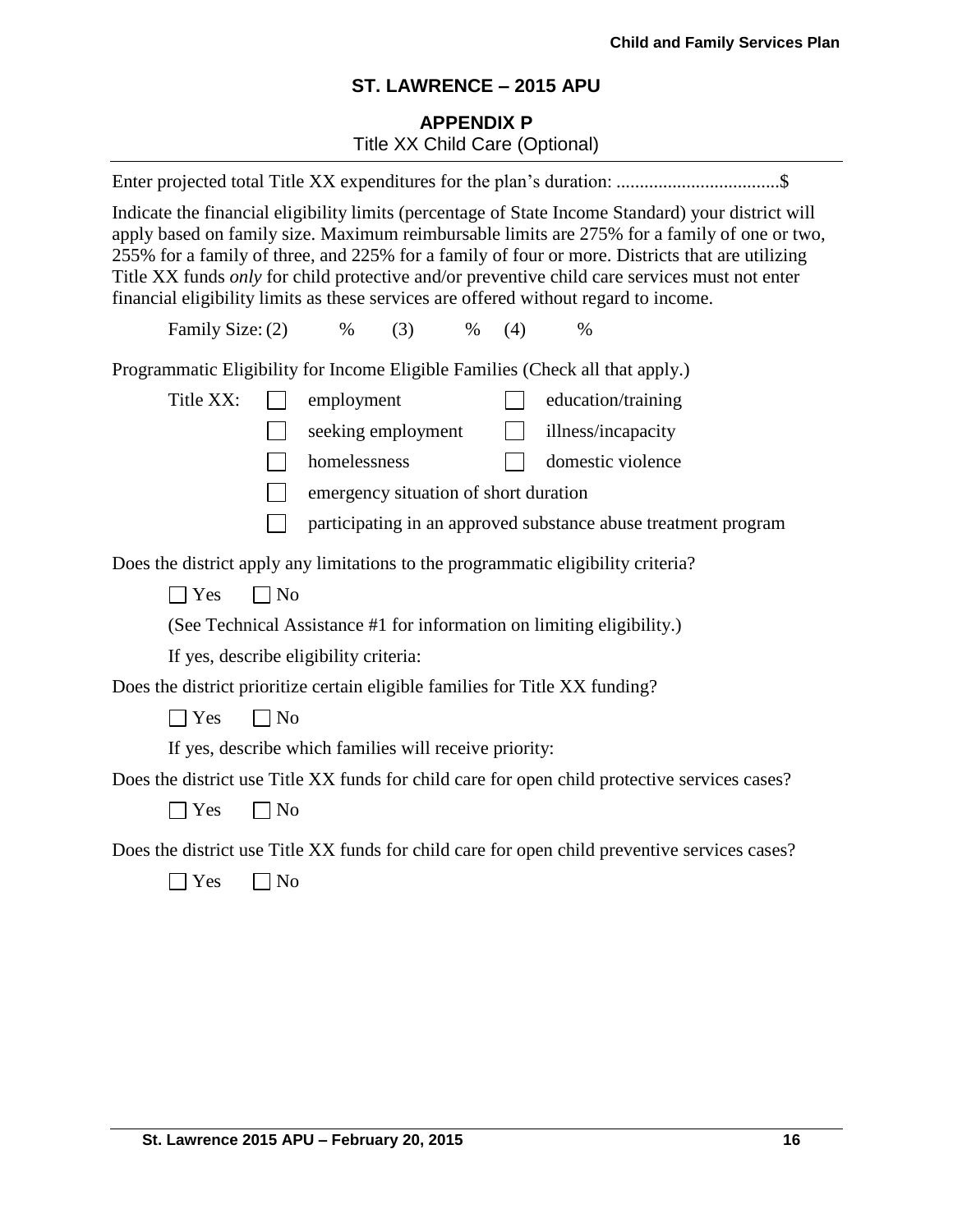#### **APPENDIX Q**

#### Additional Local Standards for Child Care Providers (Optional)

The district may propose local standards in addition to the State standards for legally-exempt providers who will receive child care subsidies. This appendix must be completed for **each** additional standard that the district wishes to implement.

| 1. Check or describe in the space provided below the additional local standards that will be |
|----------------------------------------------------------------------------------------------|
| required of child care providers/programs.                                                   |

| $\Box$ Verification that the provider has given the parent/caretaker complete and accurate |
|--------------------------------------------------------------------------------------------|
| information regarding any report of child abuse or maltreatment in which they are          |
| named as an indicated subject                                                              |

| □ Local criminal background check |  |  |  |  |  |
|-----------------------------------|--|--|--|--|--|
|-----------------------------------|--|--|--|--|--|

 $\Box$  Requirement that providers that care for subsidized children for 30 or more hours a week participate in the Child and Adult Food Care Program (CACFP)

 $\Box$  Site visits by the local district

□ Other (please describe):

**2.** Check below the type of child care program to which the additional standard will apply and indicate the roles of the persons to whom it will apply in cases where the standard is person-specific.

□ Legally-exempt family child care program. Check all that apply.

| $\Box$ Provider | $\Box$ Provider's Employee | $\Box$ Provider's Volunteer |
|-----------------|----------------------------|-----------------------------|
|-----------------|----------------------------|-----------------------------|

Provider's household member age 18 or older

□ Legally-exempt in-home child care program. Check all that apply.

□ Provider Provider's Employee Provider's Volunteer

 $\Box$  Provider's Volunteer

| $\Box$ Legally-exempt group providers not operating under the auspices of another |
|-----------------------------------------------------------------------------------|
| government agency. Check all that apply.                                          |

Provider Provider's Employee Provider's Volunteer

 $\Box$  Legally-exempt group providers operating under the auspices of another government or tribal agency. Check all that apply.

| $\Box$ Provider | Provider's Employee |
|-----------------|---------------------|
|                 |                     |

**3.** Districts are responsible for implementation of the additional local standard unless they have a formal agreement or contract with another organization. Check the organization

that will be responsible for the implementation of the additional local standard.

 $\Box$  Local social services staff

Provide the name of the unit and contact person: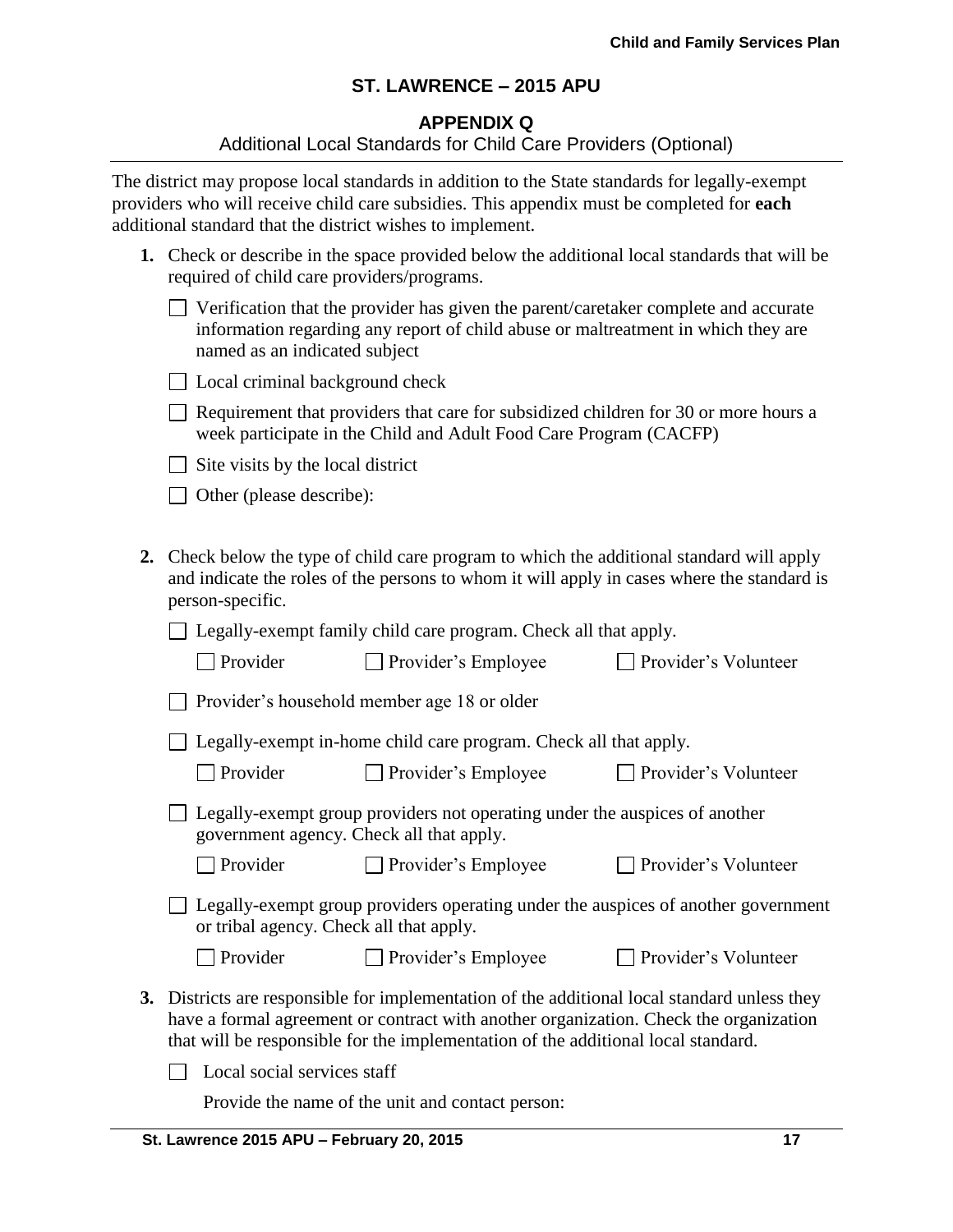| $\Box$ Contracted agency |
|--------------------------|
|--------------------------|

Provide the name of the agency and contact person:

**4.** Are there any costs associated with the additional standard?

 $\Box$  Yes  $\Box$  No

**Note:** Costs associated with the additional standard cannot be passed on to the provider.

- **5.** Describe the steps for evaluating whether the additional local standard has been met.
- **6.** Indicate how frequently reviews of the additional standard will be conducted. Check all that apply.

Legally-Exempt Programs:

| Initial enrollment | $\Box$ During the 12-month enrollment period |
|--------------------|----------------------------------------------|
|                    |                                              |

- Re-enrollment Other
- **7.** In the space below, described the procedures the district will use to notify the Legally-Exempt Caregiver Enrollment Agency (EA) as to whether the legally-exempt provider is in compliance with the additional local standards. Districts must notify the EA within 25 days from the date they received the referral from the EA. (Districts need to describe this procedure only if the additional local standard is applied to legally-exempt child care providers.)
- **8.** Describe the justification for the additional standard in the space below.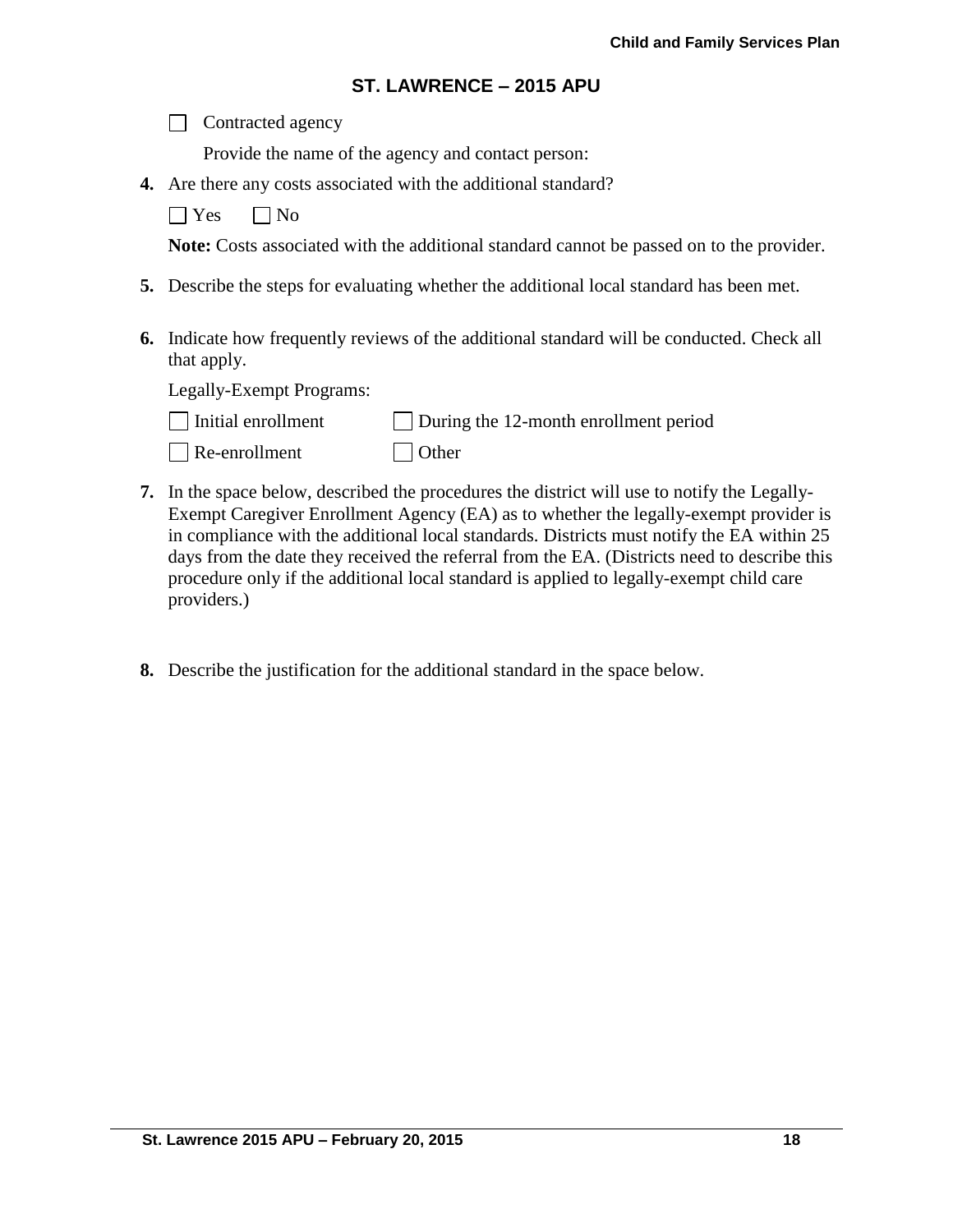#### **APPENDIX R**

| Payment to Child Care Providers for Absences (Optional) |                                                |                                                                                              |                                                                                                     |
|---------------------------------------------------------|------------------------------------------------|----------------------------------------------------------------------------------------------|-----------------------------------------------------------------------------------------------------|
|                                                         |                                                | The following providers are eligible for payment for absences (check all that are eligible): |                                                                                                     |
| $\boxtimes$ Day Care Center                             |                                                | <b>Legally-Exempt Group</b>                                                                  |                                                                                                     |
| $\boxtimes$ Group Family Day Care                       |                                                | School Age Child Care                                                                        |                                                                                                     |
|                                                         | $\boxtimes$ Family Day Care                    |                                                                                              |                                                                                                     |
| of intent.<br>Yes                                       | $\boxtimes$ No                                 |                                                                                              | Our county will only pay for absences to providers with which the district has a contract or letter |
| Base period (check one)                                 |                                                | 3 months                                                                                     | 6 months                                                                                            |
|                                                         | Number of absences allowed during base period: |                                                                                              |                                                                                                     |
| <b>Period</b>                                           | <b>Routine Limits</b><br># of days)            | <b>Extenuating</b><br><b>Circumstances</b><br>(# of days)                                    | <b>Total Number of</b><br><b>Absences Allowed</b><br>(# of days)                                    |
| In a month                                              | 5                                              | $\theta$                                                                                     | 5                                                                                                   |
| Base period                                             | 5                                              | $\boldsymbol{0}$                                                                             | 5                                                                                                   |

List reasons for absences for which the district will allow payment:

Illness, doctor's appointment, death in the family, court appointments.

List any limitations on the above providers' eligibility for payment for absences:

None

**Note:** Legally-exempt family child care and in-home child care providers are **not** eligible to receive payment for absences.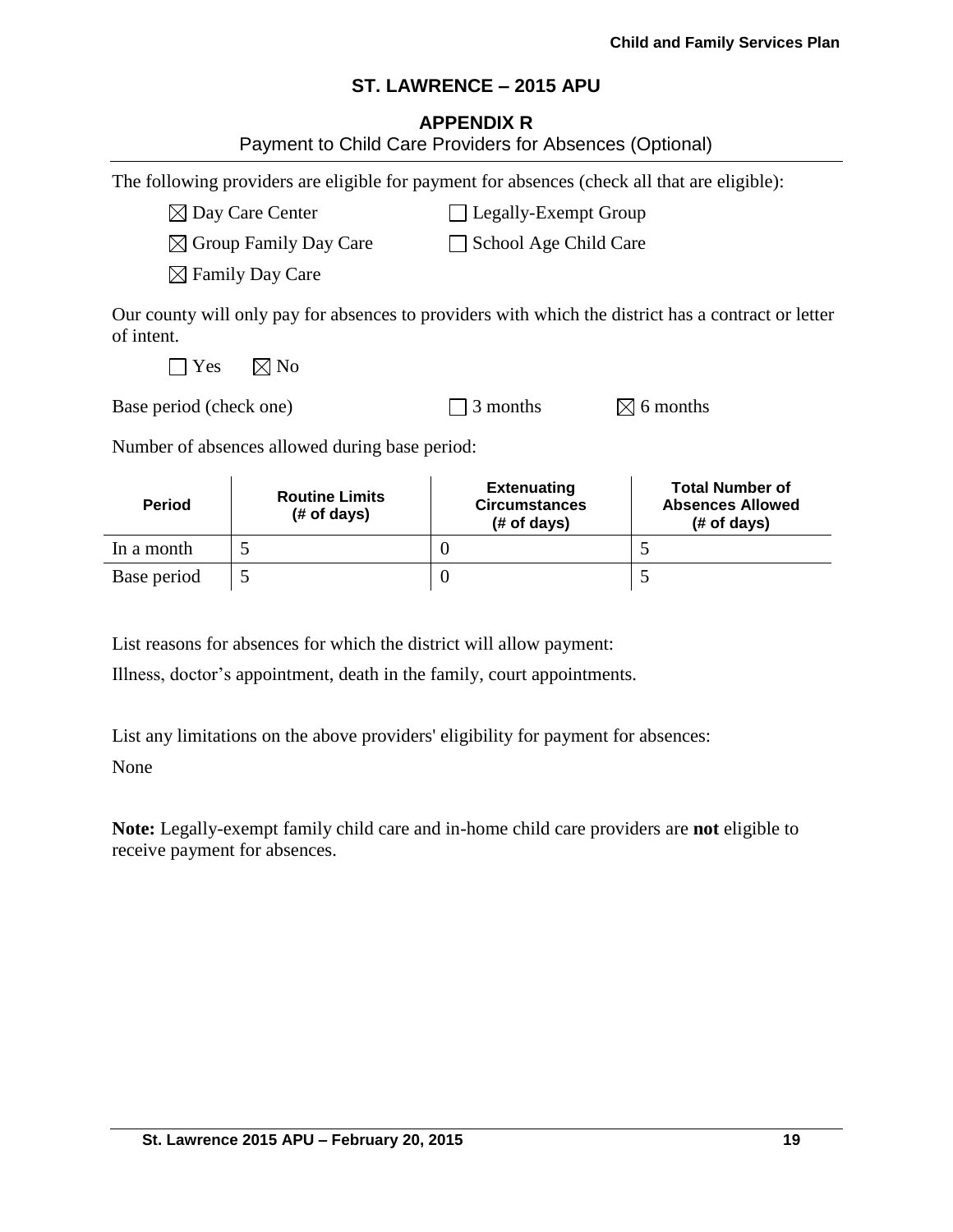## **APPENDIX S**

|                                                                        | Payment to Child Care Providers for Program Closures (Optional)                                   |
|------------------------------------------------------------------------|---------------------------------------------------------------------------------------------------|
| The following providers are eligible for payment for program closures: |                                                                                                   |
| Day Care Center Legally-Exempt Group                                   |                                                                                                   |
| Group Family Day Care School Age Child Care                            |                                                                                                   |
| Family Day Care                                                        |                                                                                                   |
| or letter of intent.                                                   | The county will only pay for program closures to providers with which the district has a contract |
| $\vert$ Yes<br>  No                                                    |                                                                                                   |
| closures is five days).                                                | Enter the number of days allowed for program closures (maximum allowable time for program         |

List the allowable program closures for which the county will provide payment.

**Note:** Legally-exempt family child care and in-home child care providers are **not** allowed to be reimbursed for program closures.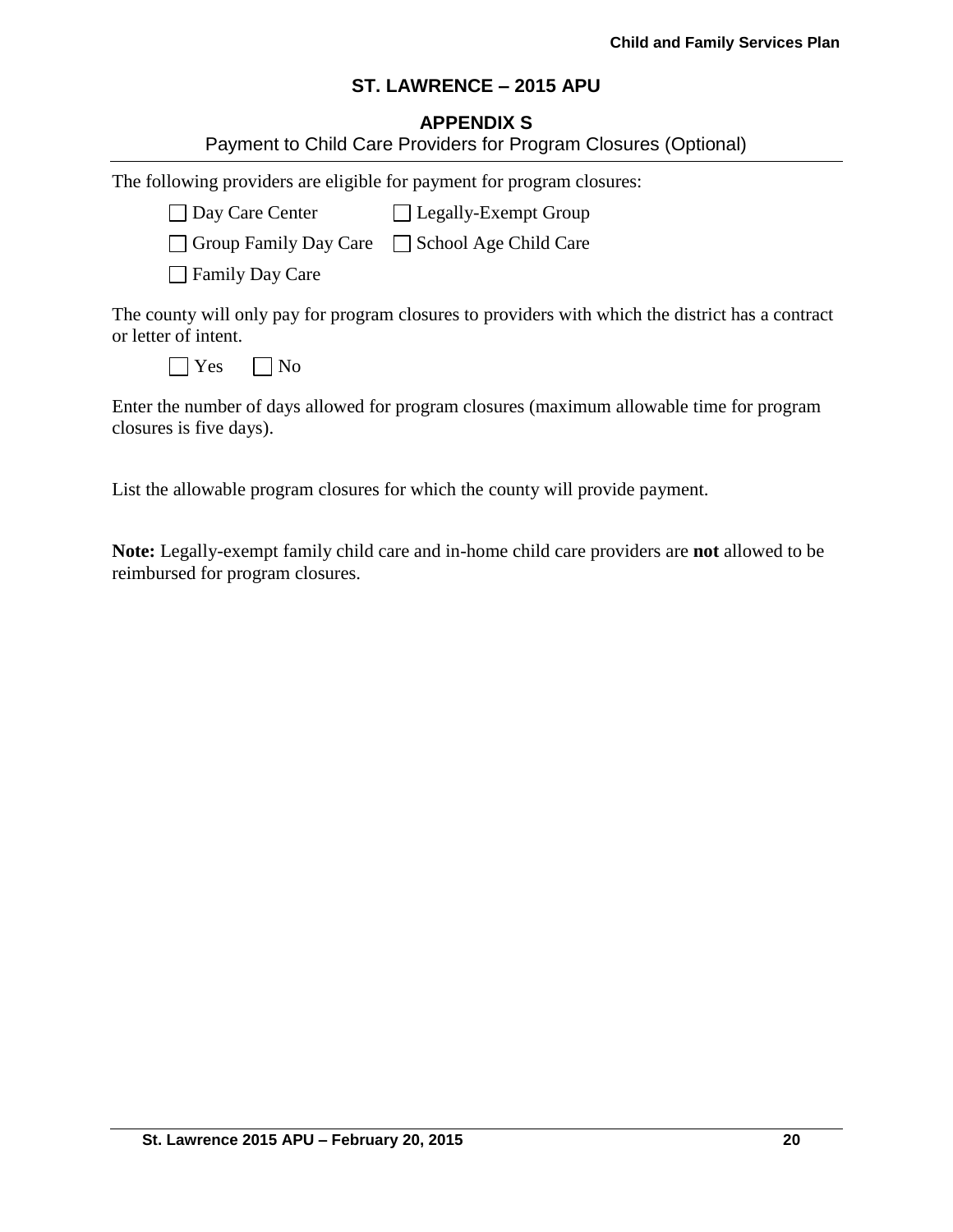## **APPENDIX T**

Transportation, Differential Payment Rates, Enhanced Market Rate for Legally-Exempt and In-Home Providers, and Sleep (Optional)

#### **Transportation**

Describe any circumstances and limitations your county will use to reimburse for transportation. Include what type of transportation will be reimbursed (public vs. private) and how much your county will pay (per mile or trip). Note that if the county is paying for transportation, the Program Matrix in WMS should reflect this choice.

There is no reimbursement for transportation.

#### **Differential Payment Rates**

Indicate the percentage above the market rate your county has chosen.

- Accredited programs may receive a differential payment up to % above market rate.
- Care during non-traditional hours may be paid up to % above market rate.
- Limitations to the above differentials:

Payments may not exceed 15% above market rate. However, if your district wishes to establish a payment rate that is more than 15% above the applicable market rate, describe below why the 15% maximum is insufficient to provide access within the district to accredited programs and/or care provided during non-traditional hours.

#### **Enhanced Market Rate for Legally-Exempt Family and In-Home Child Care Providers**

Indicate if the district is electing to establish a payment rate that is in excess of the enhanced market rate for legally-exempt family and in-home child care providers who have annually completed 10 or more hours of training and the training has been verified by the legally-exempt caregiver enrollment agency.

 $\Box$  No.

 $\Box$  Yes. Our market rate will not exceed 75% of the child care market rate established for registered family day care.

#### **Sleep**

The following describes the standards that will be used in evaluating whether or not to pay for child care services while a parent or caretaker that works a second or third shift sleeps, as wells as any limitations pertaining to payment:

Must be verified on the work history form that they worked  $2<sup>nd</sup>$  or  $3<sup>rd</sup>$  shift and the hours slept.

Indicate the number of hours allowed by your district (maximum number of hours allowed is eight).

8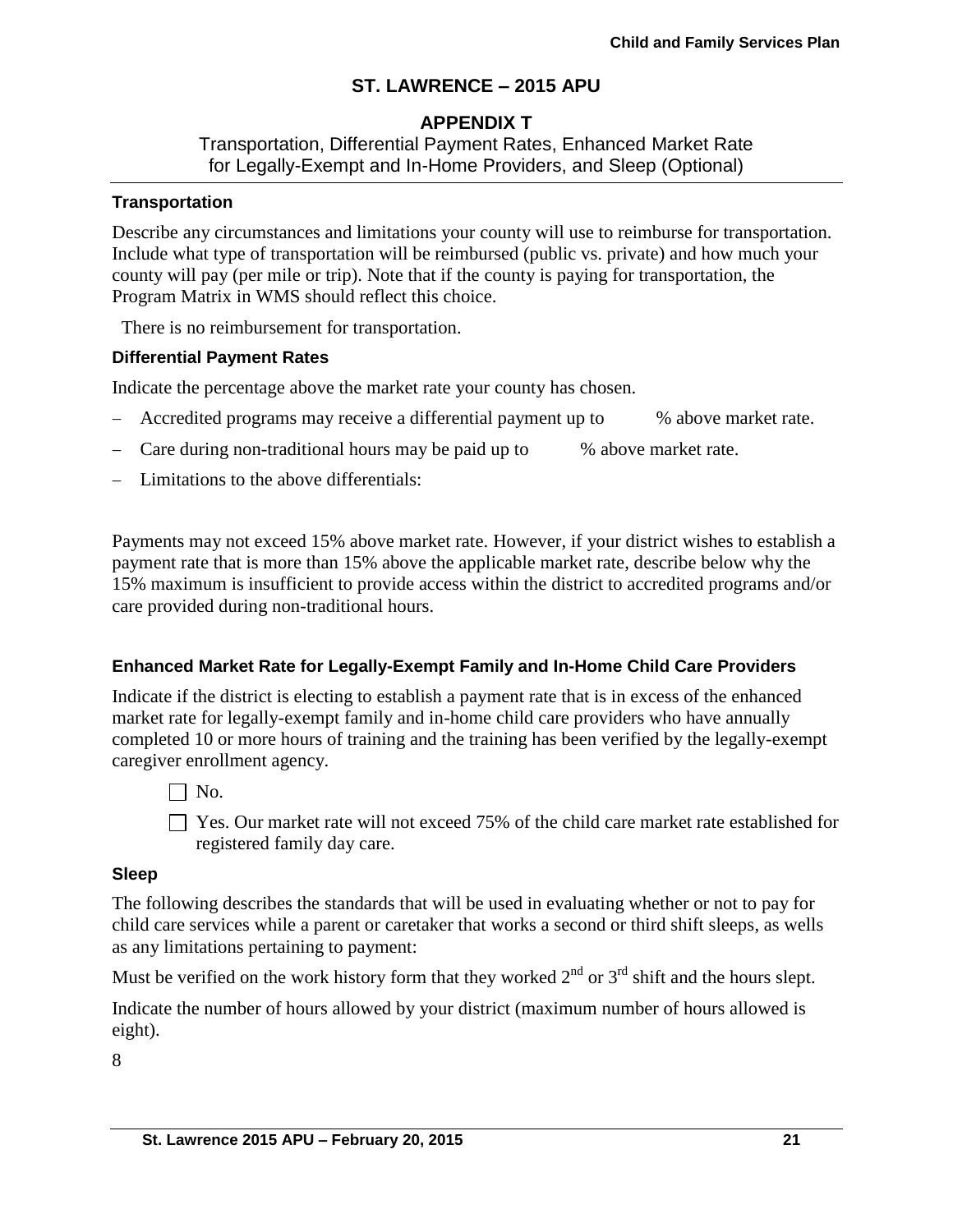## **APPENDIX U**

Child Care Exceeding 24 Hours, Child Care Services Unit, Waivers, and Breaks in Activities (Optional)

#### **Child Care Exceeding 24 Hours**

Child Care services may exceed 24 consecutive hours when such services are provided on a short-term emergency basis or in other situations where the caretaker's approved activity necessitates care for 24 hours on a limited basis. Check below under what circumstances the county will pay for child care exceeding 24 hours.

 $\boxtimes$  On a short-term or emergency basis

 $\Box$  The caretaker's approved activity necessitates care for 24 hours on a limited basis

Describe any limitations for payment of child care services that exceed 24 consecutive hours.

#### **Child Care Services Unit (CCSU)**

Indicate below if your county will include 18-, 19-, or 20-year-olds in the CCSU, which is used in determining family size and countable family income.

The district will include the following in the CCSU (check all that apply).

#### **OR**

The district will only include the following in the CCSU when it will benefit the family (check all that apply)

Describe the criteria your district will use to determine whether or not 18-, 19-, or 20-year olds are included in the CCSU.

#### **Waivers**

Districts have the authority to request a waiver of any regulatory provision that is non-statutory. Describe and justify why your county is requesting a waiver.

#### **Breaks in Activities**

Districts may pay for child care services for low income families during breaks in activities either for a period not to exceed two weeks or for a period not to exceed four weeks when child care arrangements would otherwise be lost and the subsequent activity is expected to begin within that period. Indicate below if your county will make such payments (check one).

 $\Box$  Two weeks  $\Box$  Four weeks

Districts may provide child care services while the caretaker is waiting to enter an approved activity or employment or on a break between approved activities. The following low income